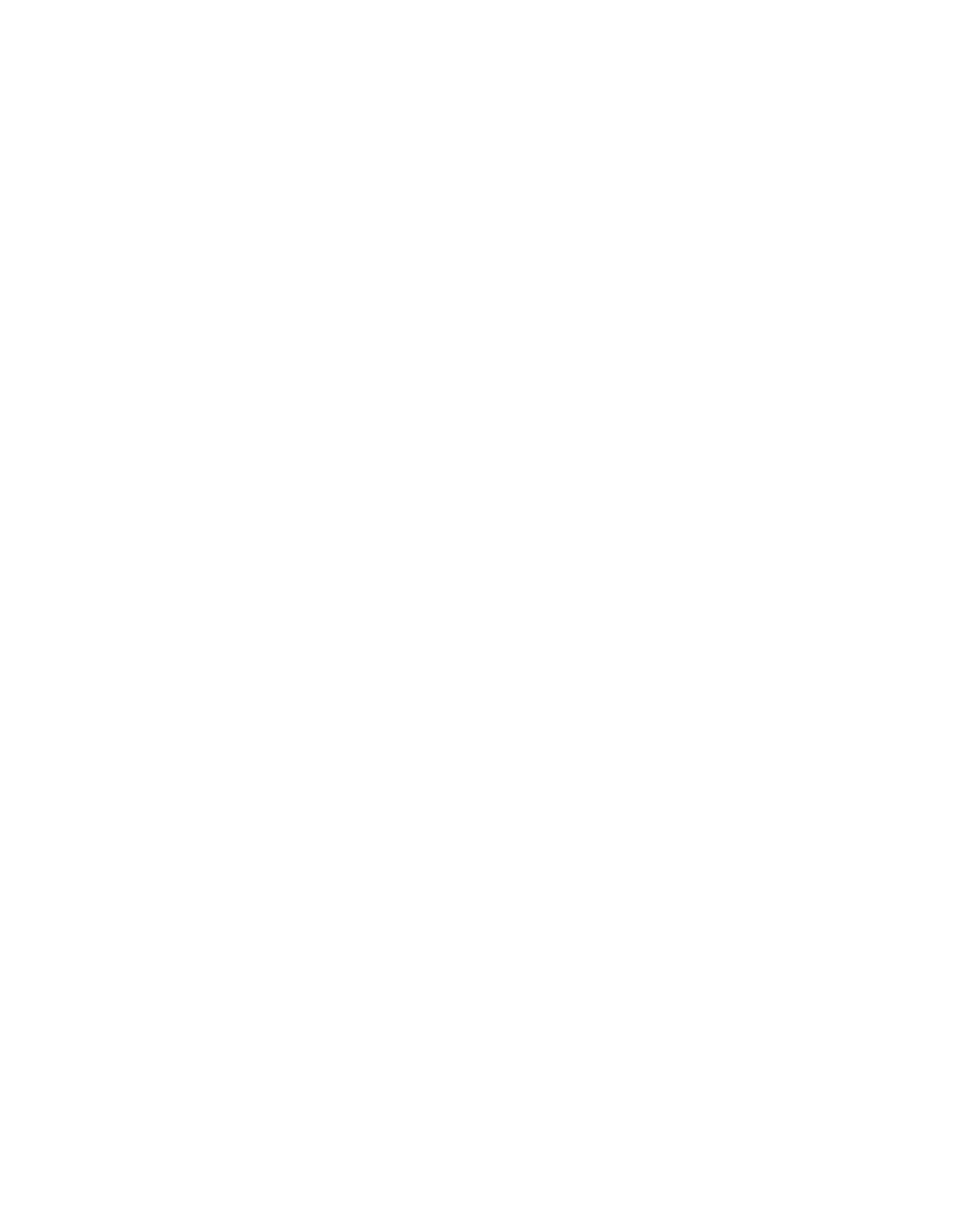#### **E. Statement of Historic Contexts**

(If more than one historic context is documented, present them in sequential order.)

See continuation sheets  $1 - 8$ , Endnotes 16 - 17

#### **F. Associated Property Types**

(Provide description, significance, and registration requirements)

See continuation sheets 9 – 15, Endnotes 16 - 17

#### **G. Geographical Data**

The majority of the identified resources associated with this multiple property listing are contained within a geographical area bounded on the west by 10<sup>th</sup> Street, on the south by the James River, and on the east by 19<sup>th</sup> Street. The northern boundary is more difficult to define because of the intrusion of Interstate 95 but it would approximate a line extended from the south side of Leigh Street on the west to the south side of Venable Street on the east. There are potential discontiguous resources near the Manchester docks and Rockets Landing. There may also be other related resources, as of yet not identified, within the boundaries of the City of Richmond and surrounding counties.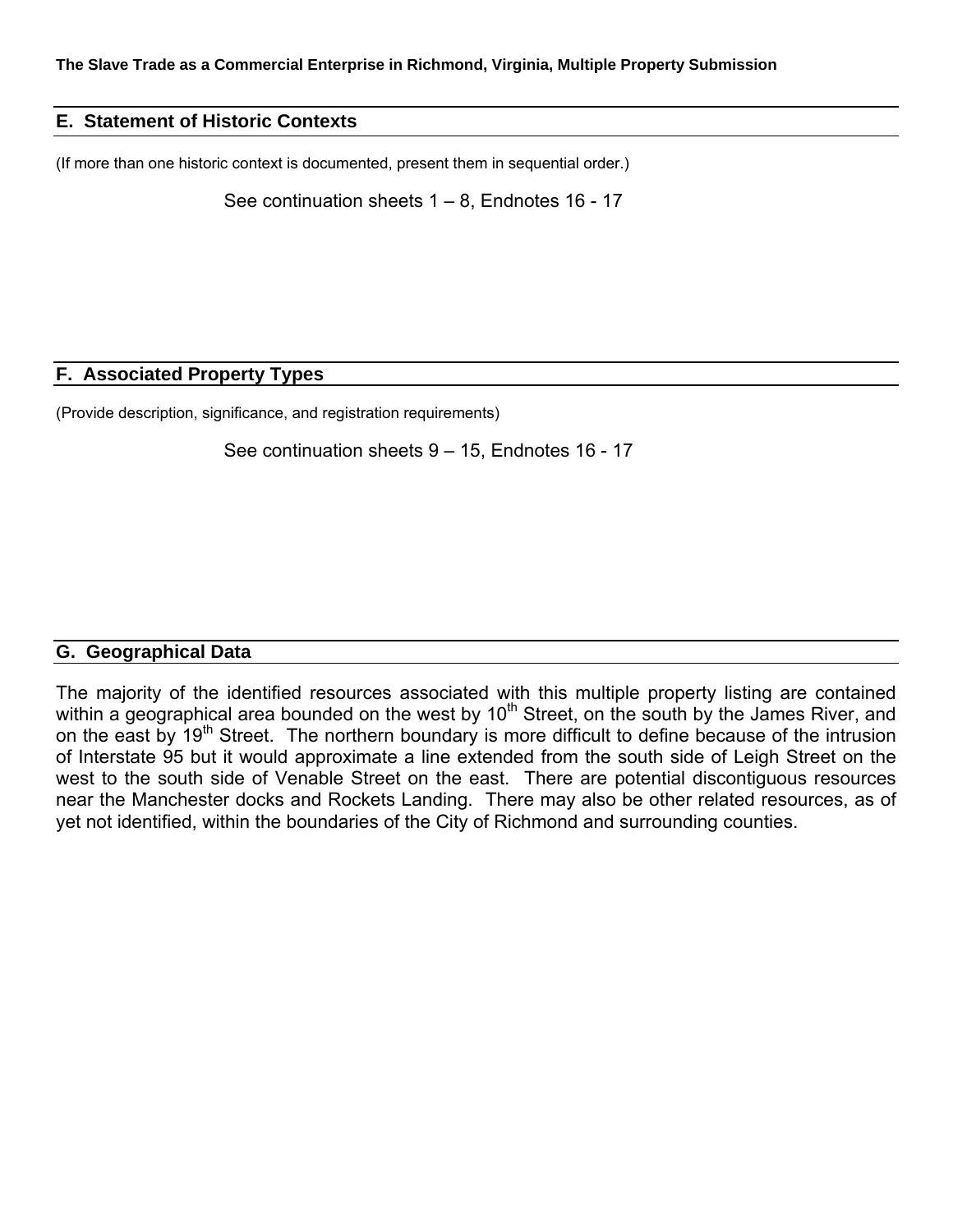#### **H. Summary of Identification and Evaluation Methods**

(Discuss the methods used in developing the multiple property listing.)

The core geographical area associated with Richmond's slave trade is relatively well defined in a number of documents. The bulk of this geographical area is contained within three National Register Historic Districts -- Shockoe Valley and Tobacco Row, Shockoe Slip, and Shockoe Valley and Tobacco Row Boundary Increase. The historic context of the slave trade and its associated resources is noticeably absent from these nominations.

A review was made of the three above nominations and all of the antebellum buildings identified. These buildings were identified through information in the nominations themselves, through a review of historic maps for the area, and by a visual survey. Extensive research was done on the subject of Richmond's slave trade and its associated resources. This information was correlated to the existing buildings and potential archeological sites.

The historic context of Richmond as a center for slave trade and exportation has been extensively documented, the core geographical area has been clearly defined, and the time period thoroughly established. Because of the tremendous physical changes in the area there was little understanding of the potential existence of standing buildings and structures, or archeological sites. The context was developed as a very narrow aspect of the impact of slavery on the City of Richmond – the impact of the slave trade as a business and the resulting built environment. This is in no way intended to ignore or diminish the importance of other resources associated with Richmond's African American population both free and enslaved but rather to focus on a little discussed and significant aspect of the city's history.

The significant property types have been defined by function and historical period. The purpose of this multiple resource nomination is to focus on buildings, structures and sites associated with Richmond's slave trade. Within this industry there were a number of specialized structures such as jails, offices and auction houses. A number of public buildings, namely hotels and meeting halls, were also utilized as offices and auction sites. It has also been determined that a number of the slave dealers resided in the geographic area either in free standing buildings or on the premises of their business. For the most part these residences were not distinguished and part of the vernacular residential fabric of the city.

The requirements for the listing of representative properties are based on knowledge of the condition of existing properties and their association with the context of Richmond's slave trade as a commercial enterprise. The number of standing buildings appears limited but a recently completed preliminary archaeological survey of the Lumpkin's Jail site added tremendously to the understanding of the potential archeological resources associated with the context of Richmond's slave trade. This site illustrated that despite the physical alterations in the area's landscape the potential for intact archeological deposits and features is high. In fact, the damp conditions characteristic of the Shockoe Bottom area appear to have enhanced the preservation of organic materials such as wood and leather, while the accumulation of subsequent construction and debris layers has effectively sealed and protected the mid-nineteenth-century occupation level.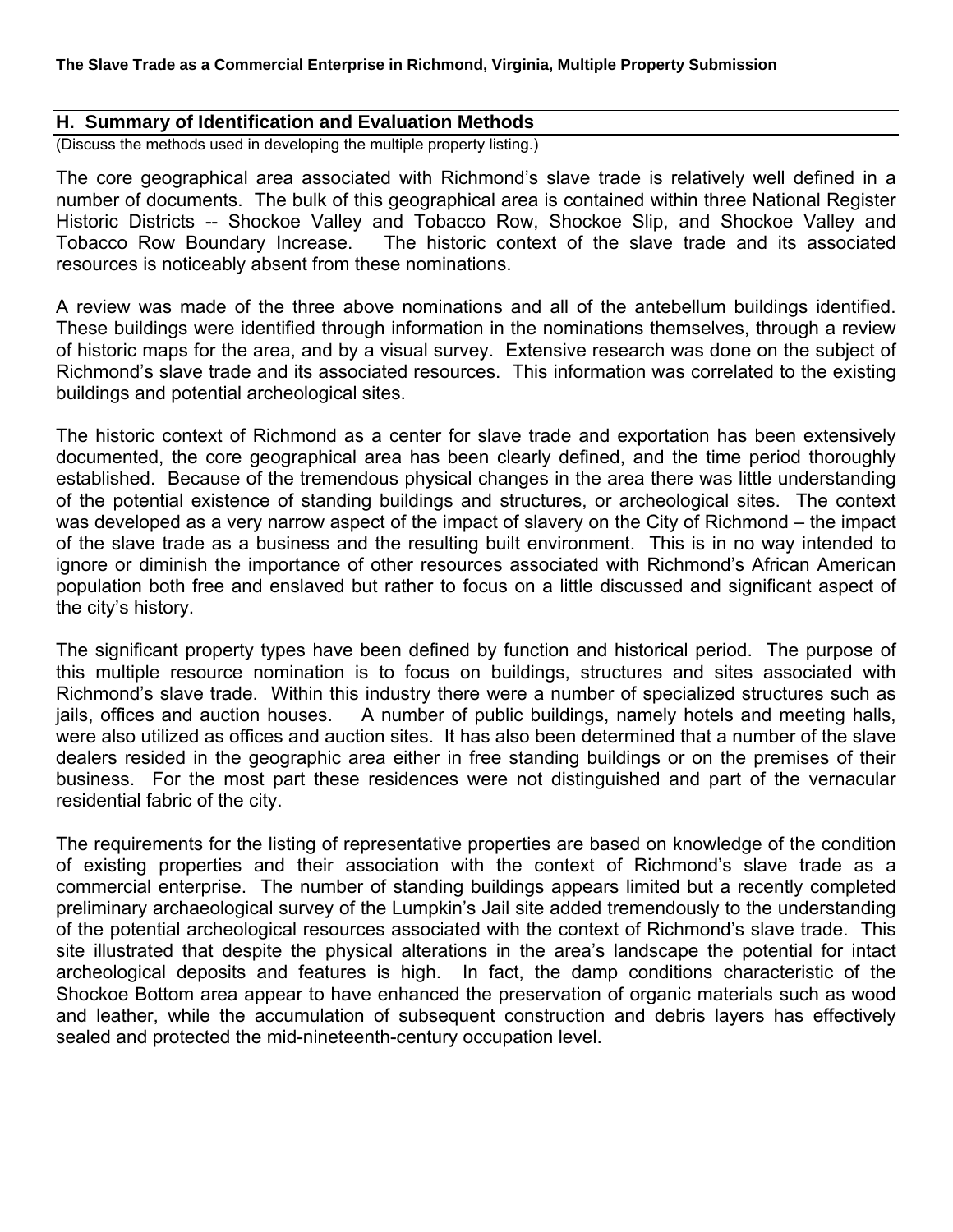#### **I. Major Bibliographical References**

(List major written works and primary location of additional documentation: State Historic Preservation Office, other State agency, Federal agency, local government, university, or other, specifying repository.)

Avery, Daisy L., "Slave Market of Hector Davis." Works Progress Administration Historical Inventory Project.June 11, 1937. Library of Virginia.

Baist, G. William. Atlas of the City of Richmond, Virginia and Vicinity. complied and Published by G. William Baist, 1889

Bancroft, Frederic. Slave-Trading in the Old South*.* Baltimore, MD: J. H. Furst Company, 1931.

Beers, F. W. Atlas of the City of Richmond. Southern and Southwestern Surveying and Publication Co., 1876 Dabney, Virginius. Richmond: The Story of a City. Charlottesville, VA: University Press of Virginia, 1990.

- Dickinson, Clifford. "Giving the Wall: A Tour of African American Historical Sites in Richmond, VA, 1619-1860." Unpublished Manuscript, no date.
- Freudenberger, Herman and Jonathan B. Pritchett. "The Domestic United States Slave Trade: New Evidence," Journal of Interdisciplinary History, XXI:3 (Winter, 1997), 447-477.
- Furgurson, Ernest B. Ashes of Glory: Richmond at War. New York: Alfred A. Knopf, 1996.
- Gudmestad, Robert. "*The Richmond Slave Market, 1840-1860."* Thesis. University of Richmond, 1993.
- Hill's Richmond City Directory, 1852, 1855, 1858, 1860.
- Laird, Matthew. "Preliminary Archeological Investigation of the Lumpkin's Jail Site, Richmond, Virginia." (Prepared for City of Richmond, May 2006)
- Lee, Richard M. General Lee's City: An illustrated Guide to the Historic Sites of Confederate Richmond. McLean, VA: EPM Publications, Inc., 1987.
- Mutual Fire Assurance Society Policy 12780. Insures property owned by Deborah Couch, occupied by Ash Levy, 19 March 1844.
- Mutual Fire Assurance Society Policy 15939. Insures property owned by estate of R. Adams, occupied by William Martin. 16 January 1851
- Mutual Fire Assurance Society Policy 16433. 15 May 1851. Insures property owned by Nicholas Mills, occupied by Silas Omohundro.
- Mutual Fire Assurance Society Policy 19209. 12 July 1858. Insures property owned by George M. Carrington, occupied by William Martin.
- Mutual Fire Assurance Society Policy 19667. 19 May 1853. Insures property owned by William Grianer, occupied by Ash Levy.
- Pritchett, Jonathan B. *"The Interregional Stave Trade and the Selection of Slaves for the New Orleans Market,"* Journal of Interdisciplinary History, XXVIII:I (Summer, 1997), 57-85.
- Richardson, Selden. Built by Blacks: African American Architecture & Neighborhoods in Richmond, VA. Richmond, VA: The Dietz Press. 2007.
- Robert, Joseph Clarke. The Tobacco Kingdom: Plantation, Market and Factory in Virginia and North Carolina, 1800-1860*.* Durham. NC: Duke University Press, 1938.

*Sanborn Map of the City of Richmond*. 1886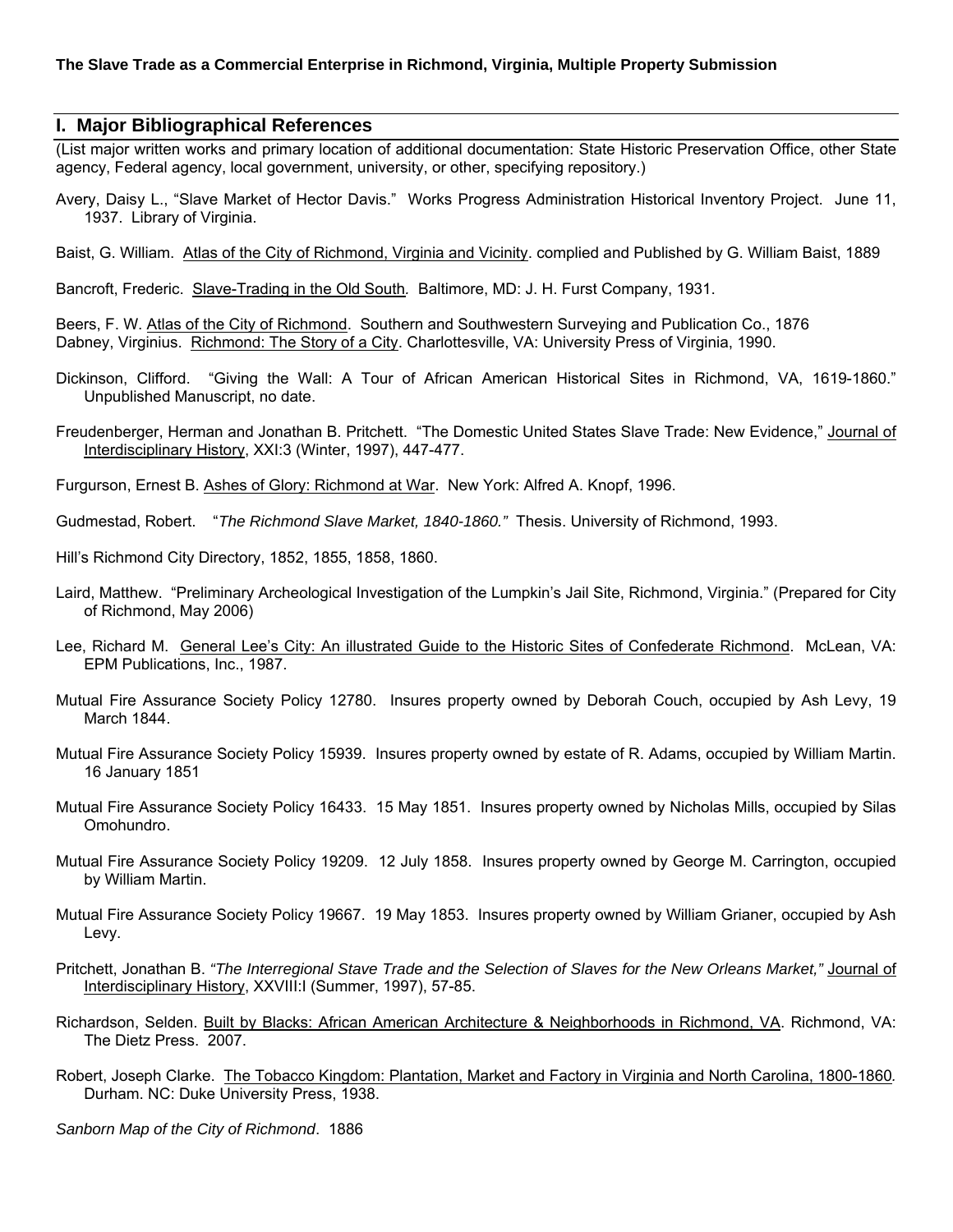#### **I. Major Bibliographical References (cont.)**

Scott, Mary Wingfield. Old Richmond Neighborhoods*.* Richmond, VA: William Byrd Press, 1950.

Scott, Mary Wingfield. File Notes. The Valentine Richmond History Center.

*Shockoe Slip Historic District Boundary Increase,* May 2005.

*Shockoe Valley and Tobacco Row Historic District Nomination,* July 1981.

- Takagi, Midori. Rearing Wolves to Our Own Destruction: Slavery in Richmond, VA, 1782 1865*.* Charlottesville, VA: University of Virginia Press, 1999.
- Tadman, Michael. Speculators and Slaves: Masters, Traders, and Slaves in the Old South*.* Madison, Wisconsin: The University of Wisconsin Press, 1989.

Weisiger, Benjamin B., III. Old Manchester & its Environs, 1769-1910*.* Richmond, VA: William Byrd Press, 1993.

White, Ralph and Phillip Schwarz, editor. "Seeing the Scars of Slavery in the Natural Environment: An Interpretive Guide to the Manchester Slave Trail Along the James River in Richmond."James River Park System. 2002.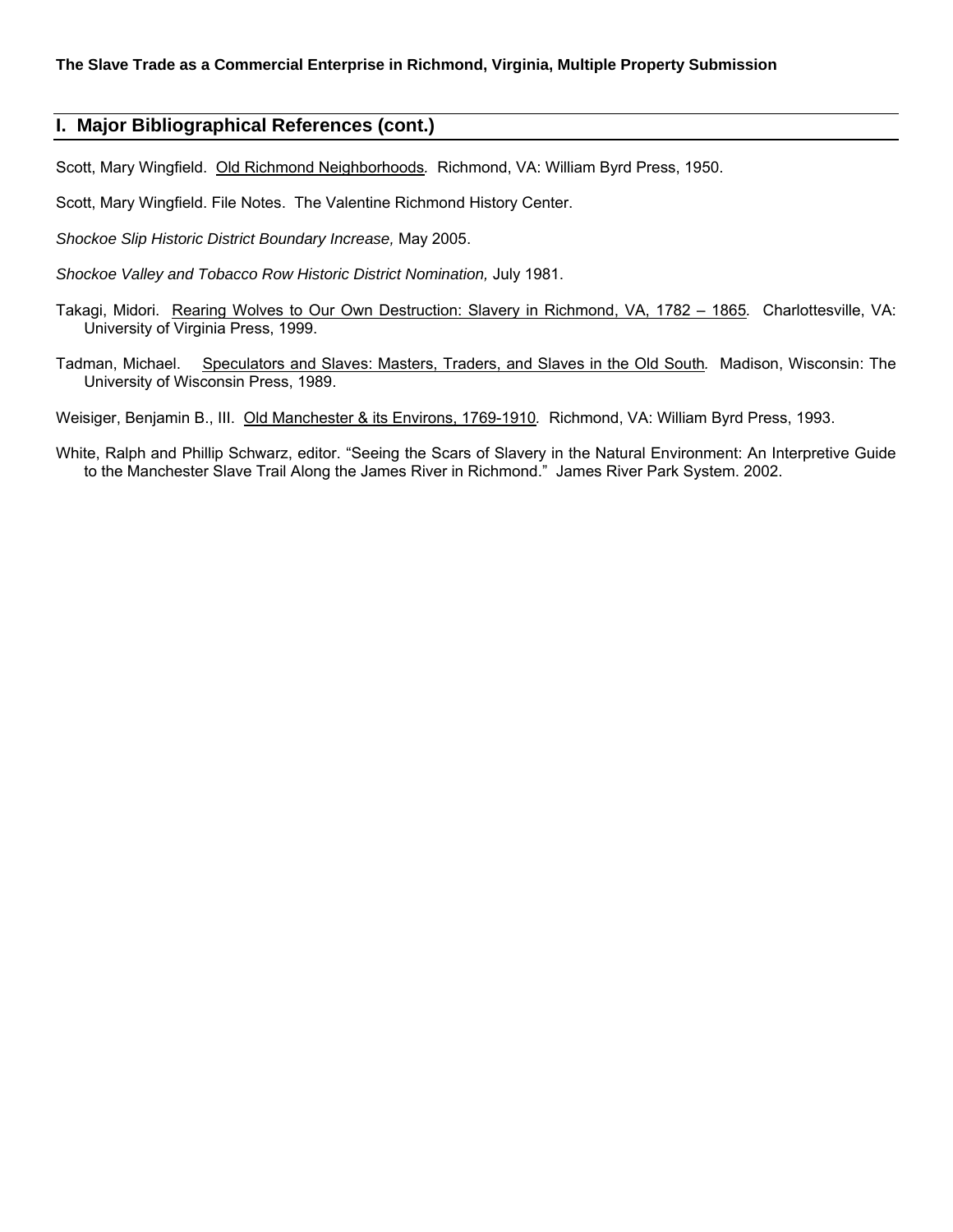**National Register of Historic Places** 

**Continuation Sheet The Slave Trade as a Commercial Enterprise in Richmond, Virginia, Multiple Property Submission** 

Section number E. Statement of Historic Contexts Page 1

#### **Statement of Historic Contexts**

#### The Slave Trade as a Commercial Enterprise in Richmond, Virginia

The presence of slavery and the business of buying and selling bondsmen was an essential element in Richmond's development as one of the preeminent cities in the south during the antebellum period. The city's pivotal location in proximity to the agricultural fields of Tidewater and Southside Virginia, and North Carolina, the natural power source provided by the falls on the James River, and its accessibility as a shipping port and later as a railroad hub made Richmond an ideal place for manufacturing and exporting operations. Processing, marketing and exportation activities were concentrated near the James River around Shockoe Creek where Richmond was founded. Tobacco processing, flour milling, and iron production were prominent industries and the coalfields of Midlothian contributed yet another facet to the city's wealth. In 1780, the Virginia state capital was moved from Williamsburg to Richmond further solidifying the city's status as an industrial, political and economic center. Often overlooked in discussions of Richmond's economic success in the antebellum period is the impact of the slave trade as a commercial enterprise. "In the 1850s, Richmond's biggest business by dollar volume was not tobacco, flour, or iron, but slaves."<sup>1</sup>

The first Africans arrived in the British colonies in 1619 at Jamestown, Virginia. The great majority of imported slaves came directly from Africa but some were brought into the colonies from the West Indies. Their exact status as slave (lifetime service and inherited status) or servant is unclear but between 1640 and 1660 there is evidence of enslavement and by 1660 the concept of slavery was being solidified in the statute books of the colonies.<sup>2</sup> "In the Chesapeake area (Virginia and Maryland) more than anywhere to the northward, the shortage of labor and the abundance of land...placed a premium on involuntary labor."<sup>3</sup> The cultivation of tobacco in this region "required labor which was cheap but not temporary, mobile but not independent, and tireless rather than skilled."<sup>4</sup> In 1649, it was estimated that there were 300 slaves in Virginia. The number had grown to 2,000 in 1671 and by 1721, slaves accounted for over 50% of Virginia's total population. The 1780 United States census enumerated 292,627 slaves in Virginia.<sup>5</sup>

In the seventeenth and early eighteenth centuries, the trans-Atlantic slave trade was conducted by British importers and intermediate commission merchants who had access to large amounts of capital and political connections. Importers and commission merchants often served in government offices and occupied privileged positions in Colonial society.<sup>6</sup> Northern ports carried on a large commerce in slaves who were transshipped to the other colonies, especially Virginia, Maryland and South Carolina. Southern ports convenient to the plantation regions grew up at Charleston, Savannah and Richmond. In the Richmond area, the earliest sales of imported slaves took place on board ships at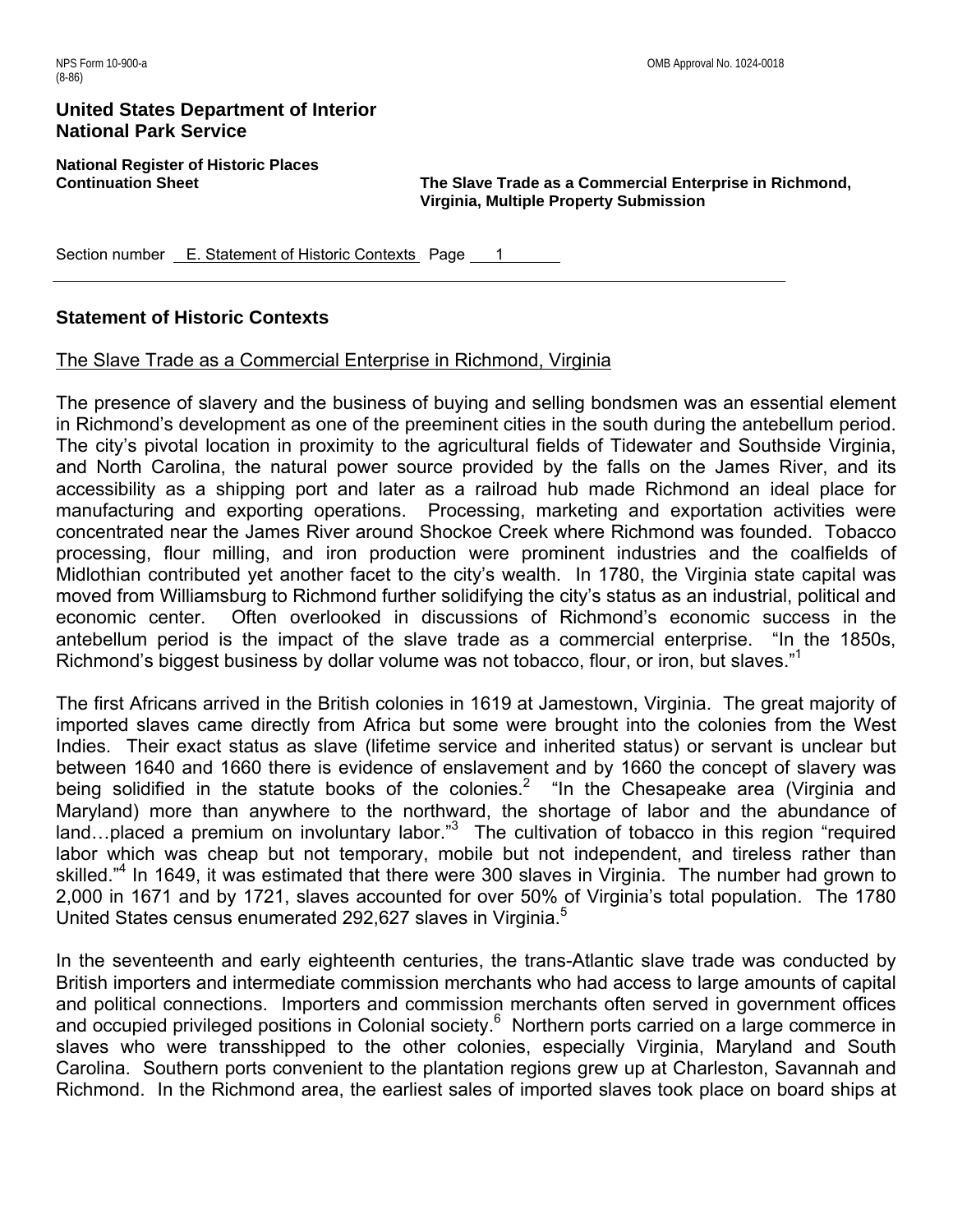**National Register of Historic Places** 

**Continuation Sheet The Slave Trade as a Commercial Enterprise in Richmond, Virginia, Multiple Property Submission** 

Section number E. Statement of Historic Contexts Page 2

the Manchester Docks, on the south bank of the James River. Manchester and the settlement of "Shockoes," on the north bank of the James River at the mouth of Shockoe Creek, were the first established settlements in what is now Richmond. Manchester, originally called Rocky Ridge, was the site of warehouses and other utilitarian buildings. An advertisement in the *Virginia Gazette* dated June 16, 1774 announced the sale of slaves in the town of Rocky Ridge. "To be sold 10<sup>th</sup> November at Rocky Ridge, 150 choice slaves, late the property of Jahn Wayles, dec'd by Francis Eppes and Henry Skipwith."<sup>7</sup> By 1778, the sale of slaves in Richmond had moved to the north bank of the James River. The port of Rocketts was located just east of "Shockoes"--Robert Rockett had operated a ferry landing at this location since 1730. By 1770, Rocketts was one of the busiest inland shipping ports in the colonies. A seven mile section of the James River and Kanawha canal was opened in 1790 that allowed upland boats to enter Richmond instead of having to transfer goods from bateaux to wagons to be transported into the city. The "basin on Shockoe Hill" subsequently became the port of embarkation for goods traveling to and from Richmond and points west on the James River.<sup>8</sup>

With the birth of a new nation, the debate over the importation of slaves rose to the level of material advantages over questions of general welfare and human rights. $9$  In the northern colonies where many were resolutely hostile to the institution there was nonetheless much profit in the fitting out of ships for the African-slave trade and a desire to preserve the enterprise. In Virginia, it was argued that there would be a greater benefit if importations stopped. "Her slaves will rise in value, and she has more than she wants."<sup>10</sup> Other reasons offered for abolishing the international slave trade were the fear that newly imported Africans were more likely to rebel than those already accustomed to the conditions of slavery, and the immigration of "white persons" would increase.<sup>11</sup> Between 1777 and 1804, Vermont, Pennsylvania, Massachusetts, New Hampshire, Connecticut, Rhode Island, New York, and New Jersey ended slavery within their borders. The Virginia General Assembly prohibited the importation of slaves in 1778. In 1783 and 1784 the United States Congress debated the issue of slavery, and Rufus King of Massachusetts introduced a resolution that after 1800 there should be no slavery or involuntary servitude in the United States. King's resolution was defeated but a provision was included in the federal Constitution that the "importation of such persons as any of the States now existing shall think proper to admit, shall not be prohibited by the Congress prior to the year one thousand eight hundred and eight, but a Tax or duty may be imposed on such importation, not exceeding ten dollars for each person."<sup>12</sup> By 1803, South Carolina was the only state that had not outlawed the importation of slaves. In 1808, the federal government enacted the African Slave Trade Act that made it illegal to import slaves, thus ending the trans-Atlantic slave trade.

The early nineteenth century saw the expansion of the United States into the Lower South. Louisiana, Mississippi, and Alabama became states in 1812, 1817 and 1819, respectively, and Texas was declared a territory in 1836. The depletion of agricultural fields from the over cultivation of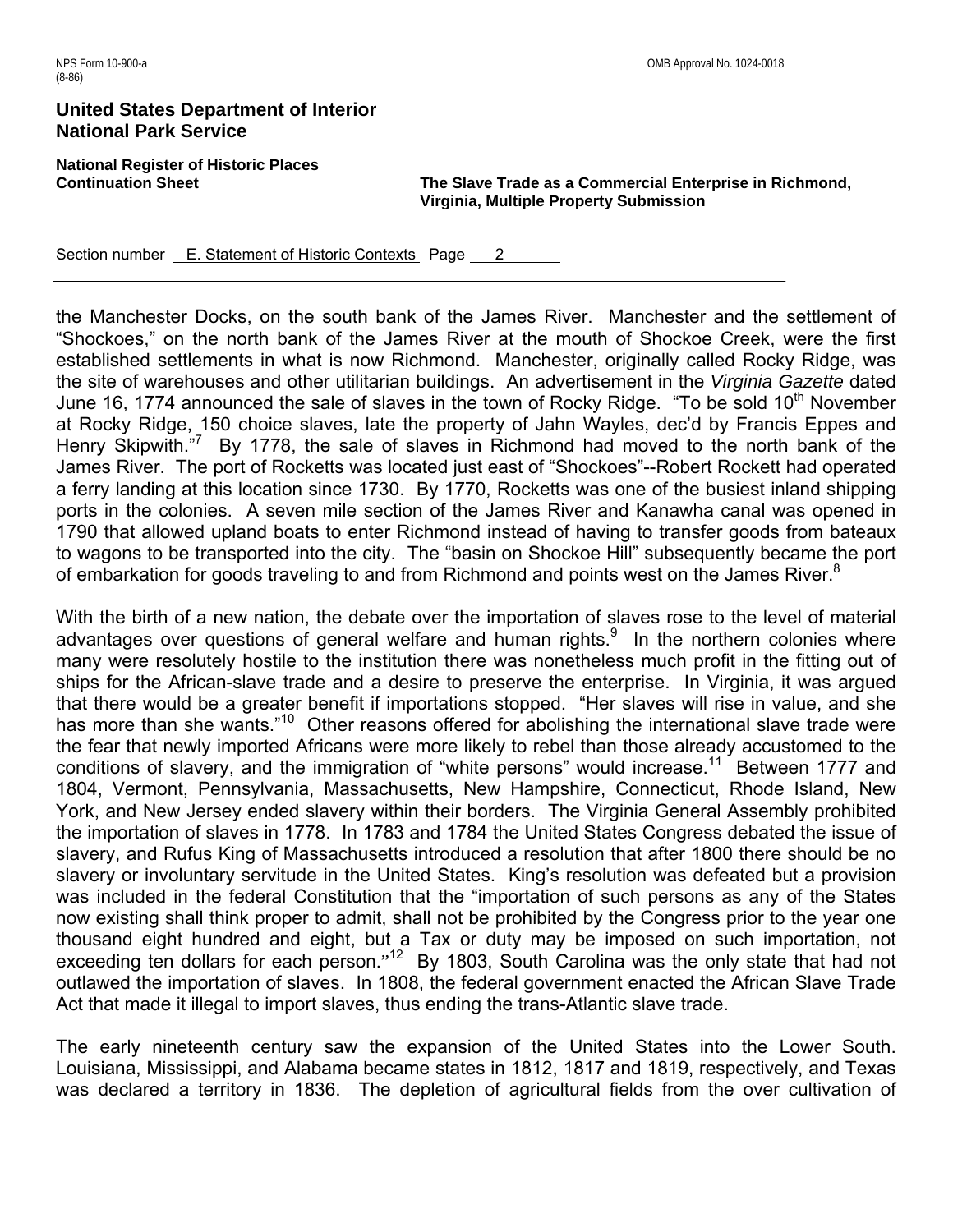**National Register of Historic Places** 

**Continuation Sheet The Slave Trade as a Commercial Enterprise in Richmond, Virginia, Multiple Property Submission** 

Section number **E. Statement of Historic Contexts** Page 3

tobacco and the collapse of the tobacco market in the Upper South between 1819 and 1830 meant that many planters sought farming opportunities in the Lower South. "Virginia's rate of population growth for free blacks plummeted from 35 percent in the decade before 1820 to 3 percent between 1830 and 1840."13 Planters typically took a small group of slaves with them when they moved and if successful they increased their work force by purchasing additional slaves from traders.<sup>14</sup> The primary crop grown in the Lower South was cotton, a labor-intensive operation dependent on slave labor. Because of the 1808 prohibition on the importation of slaves from Africa, planters in the Lower South had to look elsewhere for a labor source and the interstate slave trade rose to meet the demand. "Statistics show a massive relocation of slaves from the Upper South to the Lower South once the former region's agriculture started to decline. One estimate has placed the average movement at 20,000 bondsmen per year from 1820 to 1860, or 10 percent of the Upper South's slave population…Virginia, possessing the most slaves, supplied 300,000 bondsmen between 1830 and 1860."15

Virginia was exclusively a slave-exporting state and Richmond was the best place in the state to sell slaves. "Speculators, planters, farmers, urban purchasers of domestic servants for their own use all preferred to go to Virginia, especially to Richmond, for negroes, because this indicated a certain social as well as a financial advance.<sup>"16</sup> Richmond was known as the greatest market for slaves in the United States, second only to New Orleans.<sup>17</sup> Richmond's profitable industrial economy, its location as a central transportation hub, and its importance as the state capital and a center of banking and commerce, all contributed to the success of the slave trade in the city. The long history of slavery in Virginia and the comfort of many with the presence of the institution set the framework for the development of slave trading as a commercial enterprise. "The Richmond *Enquirer's* editorial article about 'Our Slave Market' demonstrated that slave-trading was recognized as both an honorable and an important business."<sup>18</sup>

The failure of tobacco plantations in the 1820s created a surplus of slaves in the Upper South, which coincided with an increased demand for slaves in the Lower South where many farmers had migrated, seeking new agricultural opportunities. "Many a Virginia 'country gentleman' or 'planter' was unable to keep his family in comfort and feed and clothe his negroes decently without ultimately selling some of them or running deeply in debt."<sup>19</sup> Many owners sent excess slaves to Richmond either to be sold or hired out. The process of hiring out was a unique aspect of slavery in Richmond because of the presence of manufacturing interests in the city. A niche developed for agents who specialized in the hiring out of slave labor. Often owners worked with an agent to negotiate the terms for the hiring of a slave, or they negotiated with a potential employer directly, and in some cases slaves were allowed to hire themselves out, seeking their own employment and housing. "Under this system, owners allowed slaves to go to Richmond to find work for a specified period of time…This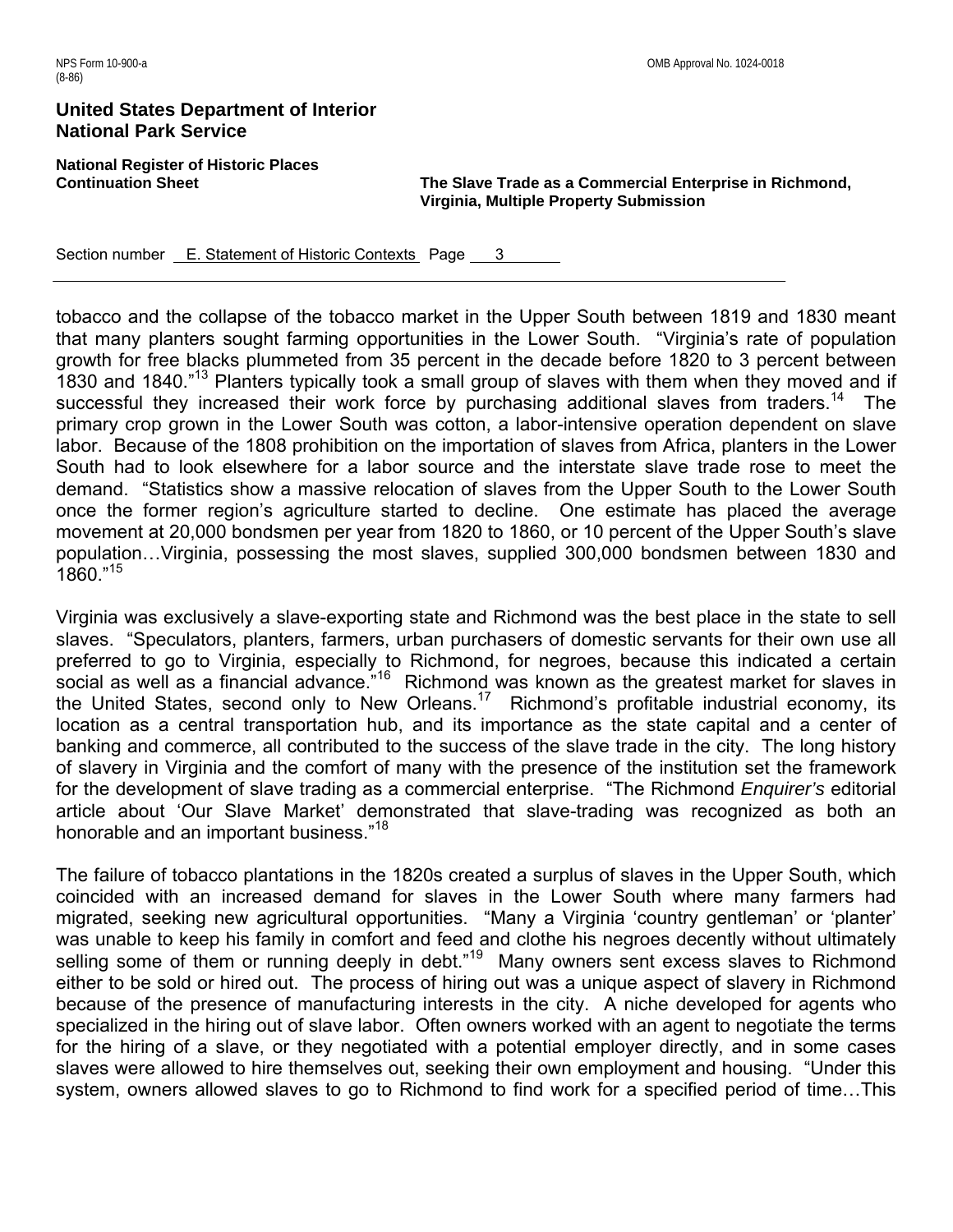**National Register of Historic Places** 

**Continuation Sheet The Slave Trade as a Commercial Enterprise in Richmond, Virginia, Multiple Property Submission** 

Section number E. Statement of Historic Contexts Page 4

system became popular among owners who cared little for paying an agent or for the hassles of finding employment for their slaves. According to this practice slaves were required to pay their masters a stipulated sum of money …. but whatever they could earn above that amount was theirs to do as they wished ... a small amount of cash with which to secure his food and lodgings."<sup>20</sup> Between the years of 1800 and 1840, Richmond experienced considerable economic development and the demographics between those years reflect an increase in the number of slaves, most of whom were owned by or employed in Richmond industries. In 1800, Richmond had a population of 5,737, of whom 2,293 were slaves and 607 were free blacks. By 1840, 20,153 people lived in Richmond, including 7,509 slaves. $21$  The demand for hiring slaves was high because they were considered the most efficient workforce in many industries and for large construction projects like the James River and Kanawha Canal. Tobacco, iron and mill operators experimented to find the most efficient blend of workers – slaves, free blacks and whites. Because there were so many slaves employed in industries that were dependent upon the rise and fall of market demands, slaves switched jobs frequently. The system of hiring out allowed businesses to, in essence, lay off slave workers when they were not needed. Because manufacturing and ancillary businesses required fewer laborers than farming there was an excess of slaves available for exportation to other areas. Thus the domestic slave trade was born to move surplus slaves from the Upper South to the Lower South and western territories where they were in high demand.

The trade in slaves grew as an industry just as tobacco processing and flour milling did. The 1845 *Richmond Directory* identified nine agents associated with the slave trade. The 1852 directory listed twenty-eight "negro" traders and by 1860 it listed eighteen "negro" traders, eighteen agents, and thirty-three auctioneers, all of whom were engaged in the business of selling slaves.<sup>22</sup> Such a large increase in the numbers of those involved in the business suggests that slave trading as a commercial enterprise was viable and financially successful. "The editor of the *Warrenton Whig* wrote that the gross amount of the Dickinsons' (referring to the Richmond auction house of Dickinson and Hill) sales in 1856 reached the enormous sum of two million! The entire sales for other houses of similar kind in Richmond would make the amount go over four millions, and still the business is increasing."23 In 1857, the *Richmond Enquirer* estimated that receipts for Richmond's slave auctions totaled \$3,500,000.<sup>24</sup> By the 1840s, the slave trade had become such a large economic factor that the city of Richmond began to look for ways to regulate the business and benefit financially. In 1842, Richmond City Council required that auctioneers be licensed to sell slaves. In 1852, the city charter allowed a tax to be levied on slave jails and slave traders. This tax ranged from \$20 to \$50 annually depending on the volume of trade. The Virginia General Assembly did not attempt to regulate the slave trade until 1860 when it imposed a licensing fee on auctioneers. In 1861, the city of Richmond realized \$10,000 in revenue from the licensing and taxing of the slave trade.<sup>25</sup>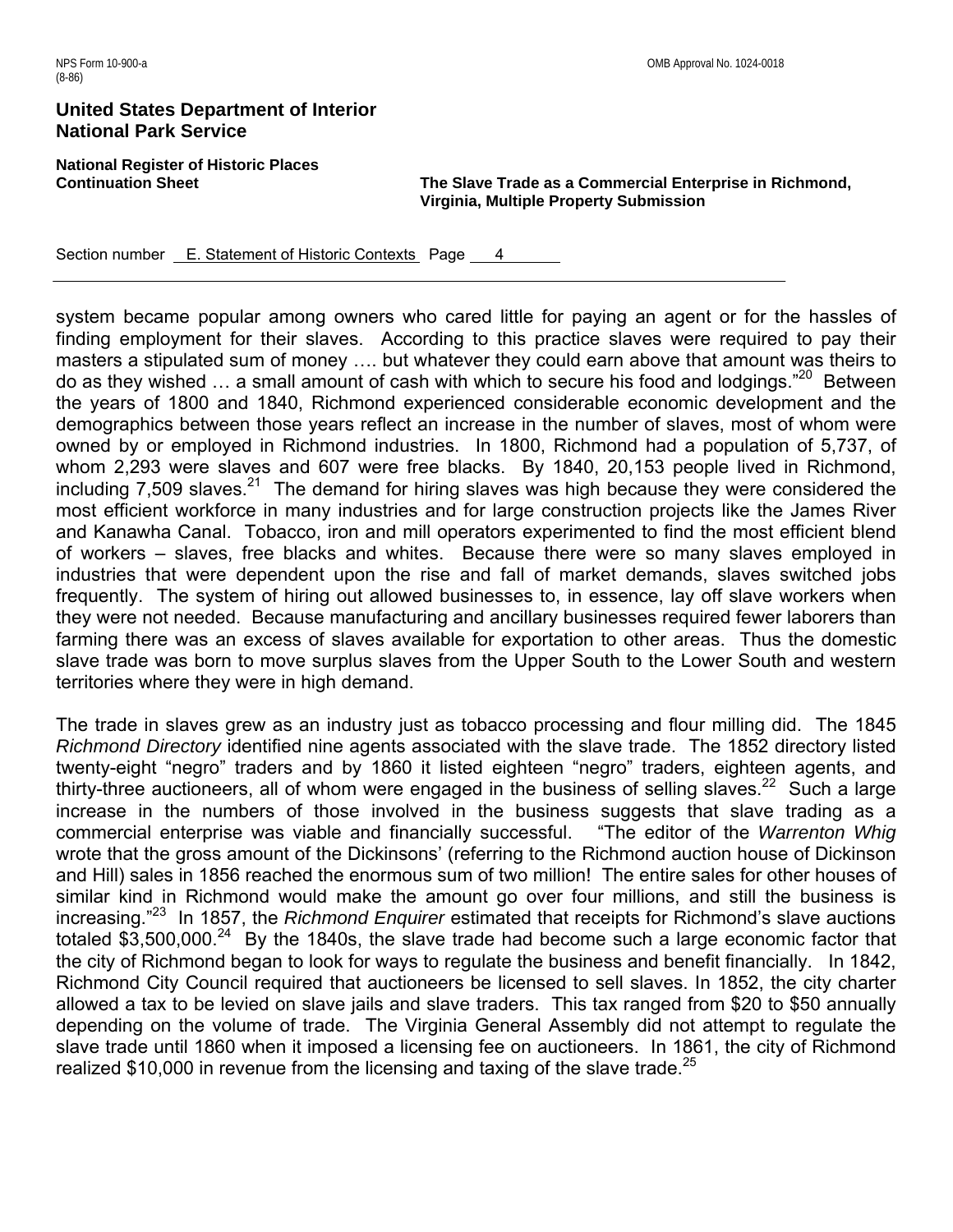**National Register of Historic Places** 

**Continuation Sheet The Slave Trade as a Commercial Enterprise in Richmond, Virginia, Multiple Property Submission** 

Section number E. Statement of Historic Contexts Page 5

The trader, who undertook as their primary occupation, the business of buying and selling bondservants, was viewed with disdain and seen by many as the root of all of the evils associated with slavery. "Many accused the traders of habitual brutality, general dishonesty, breaking up families, and trafficking in criminal and unhealthy slaves."<sup>26</sup> As the significant interstate slave trade developed, traders began to establish more permanent headquarters and advertise in directories and newspapers. "The selling and hiring of slaves was so fully recognized as a business of general public interest that city (Richmond) directories usually indicated resident traders. But not all traders liked to be so classed, and it was easy to avoid it, if one dealt in other things."<sup>27</sup> It was the name "negro" trader that was to be avoided and not the business.<sup>28</sup> The innocuous practice of occasionally selling slaves was accepted by most southerners as a necessary part of operating a financially successful business.

As slave trafficking became a more organized business so did job classifications. Larger traders often purchased slaves in rural areas and transported them directly to areas outside of Virginia for resale. The primary and least expensive method used to move slaves south and west was by foot in coffles - groups of slaves manacled together. "A coffle was usually accompanied by a wagon with a tent and some custodial personnel.<sup>"29</sup> The smaller traders bought slaves and sold them through the auction houses on consignment. Another class of trader was the slave jail or pen operator. The jail operators often speculated in the slave market and had slaves available for direct purchase. The primary function of the jails was to house slaves that were being sold at local auctions, to hold recently purchased slaves for planters, and to confine slaves who had violated one of the many laws that governed their activities. "Auctioneers," "commodities brokers," and "commission merchants" were all terms used by those who sold a variety of goods including slaves. Auctioneers would occasionally purchase a few slaves for quick resale but generally held large sales for others and charged a commission for their services. Commodities brokers and commission merchants were more discreet, and arranged private sales or purchases with little or no advertising. They were often requested to liquidate the assets of an estate which included the sale of slaves owned by the deceased. "General agent" usually referred to someone who arranged the hiring of slaves but they often sold slaves as well. Specialty retail stores also grew up around the slave trade especially clothing stores that supplied outfits for slaves about to be auctioned. The selling price for a slave was enhanced when they appeared on the auction block clean and neatly dressed.<sup>30</sup>

Many of the early public auctions of slaves in Richmond took place on the streets. As the industry developed further, the auctions moved to the taverns frequented by the traders. Bell Tavern was the center of the slave trade during the first part of the 1800s. Located at the corner of Franklin and Fifteenth streets, the tavern was the site of many slave auctions and housed the offices of at least two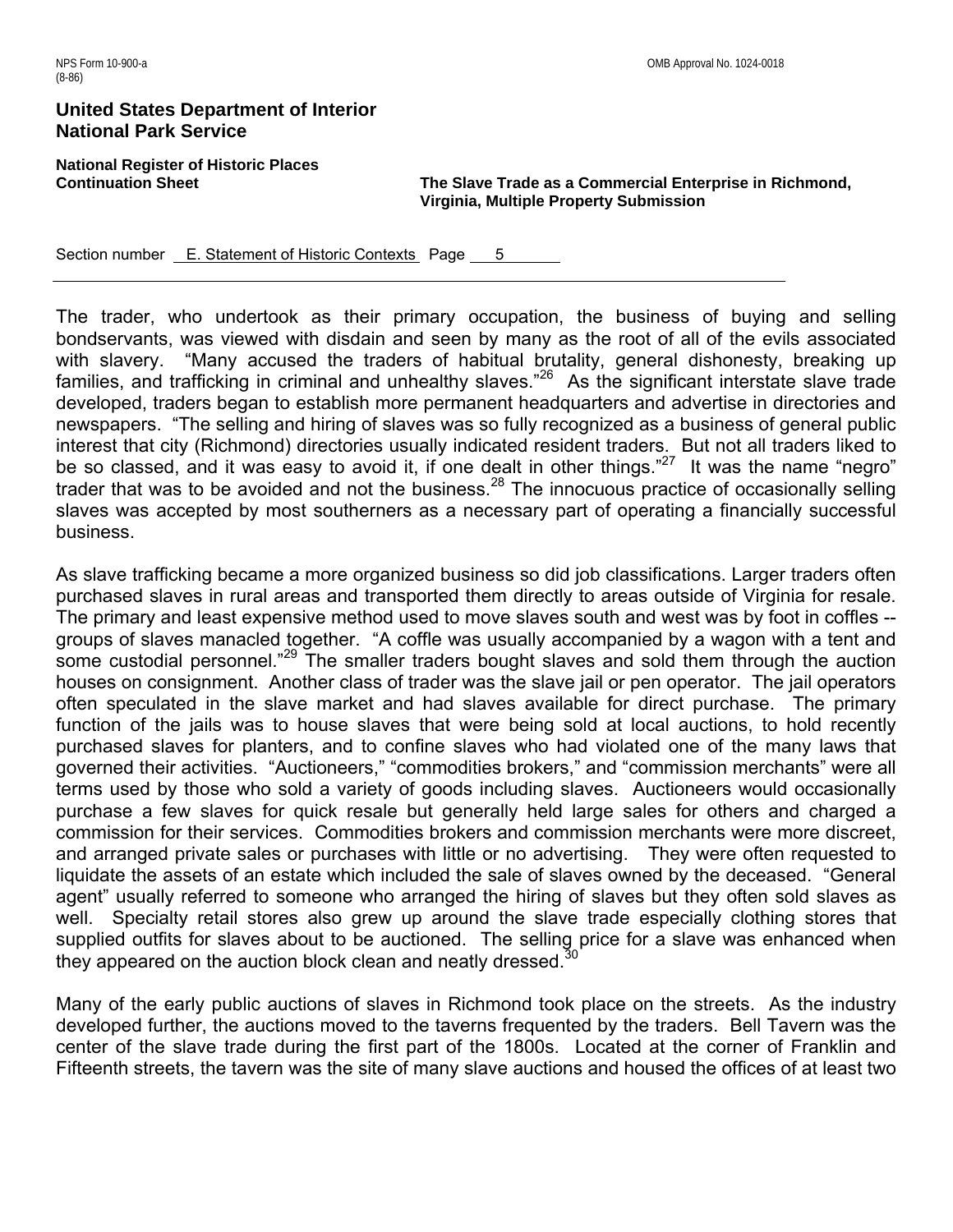**National Register of Historic Places** 

**Continuation Sheet The Slave Trade as a Commercial Enterprise in Richmond, Virginia, Multiple Property Submission** 

Section number E. Statement of Historic Contexts Page 6

slave trading firms.<sup>31</sup> R. H. Dickinson and Thomas Taliaferro had offices at Bell Tavern. The following advertisement appeared in the *Whig* on January 1, 1841:

BY R.H. DICKINSON: ADMINISTRATOR'S SALE OF *Twenty-Seven* VALUABLE NEGROES. Will be sold on SATURDAY, the 2<sup>nd</sup> of January, 1841 at 1 o'clock in front of Bell Tavern, twenty-seven valuable NEGROES – consisting of BOX-MAKERS, PRIZEMEN, TWISTERS, STEMERS, COOKS, FEMALE HOUSE SERVANTS, and some FIRST RATE FIELD HANDS. D.M. BRANCH Adm'r of Sam'l Cosby, dec'd. Sale conducted by  $R.H.D., Auctr.<sup>32</sup>$ 

The tavern was replaced in 1846, by the City Hotel, also known as the St. Charles, located on the northeast corner of 15<sup>th</sup> and Main streets. Thomas Taliaferro moved his offices to the City Hotel. Benjamin Davis, Churchill Hodges, the Hill brothers, David Pulliam, and later the partnership of Pulliam and Davis, all well known traders, had offices in the City Hotel. Auctions were held in the basement. The Exchange Hotel, one of the city's finest, at the southeast corner of Main and 14<sup>th</sup> Streets, housed the offices of at least five agents including George Jones, Pulliam and Slade and P. M. Tabb and Sons. The offices of other traders were located in the warehouses and shops within a two block radius of the hotels.

The heart of the slave trading district was centered on these hotels and taverns and was roughly bounded by Broad Street to the north, Cary Street to the south, Fourteenth Street to the west and Seventeenth Street to the east. Locust Alley, which turned into Mayo Street north of Franklin, bisected the area between Fourteenth and Fifteenth Streets and connected Broad and Main Street. Fifteenth Street cut an irregular track through the district, becoming Birch Alley, later Lumpkin's Alley, south of Broad Street, and Wall Street south of Franklin. Sixteenth Street terminated north of Broad and continued as Union Street for one block between Broad and Grace streets. Ross Street ran diagonally east to west just north of Grace Street and Exchange Alley bisected the blocks between Franklin and Main from Fourteenth to Seventeenth Streets. The irregularity of the streets can be attributed to the meandering path of Shockoe Creek that traversed the district. Several low-income residential enclaves developed in the Shockoe Creek area, close to the docks, factories and depots. "During the 1830s and 1840s this area housed workers of all races, classes, and ethnicities including German and Irish immigrants, native-born whites, free blacks, and slave city dwellers."<sup>33</sup> The Shockoe Creek area was occupied predominately by blacks by the 1850s, and white Richmonders viewed the neighborhood as "exclusively for black workers and as a symbol of abject poverty and depravity."<sup>34</sup> As evidenced by the 1886 Sanborn map tenement buildings were constructed along the alleys behind businesses.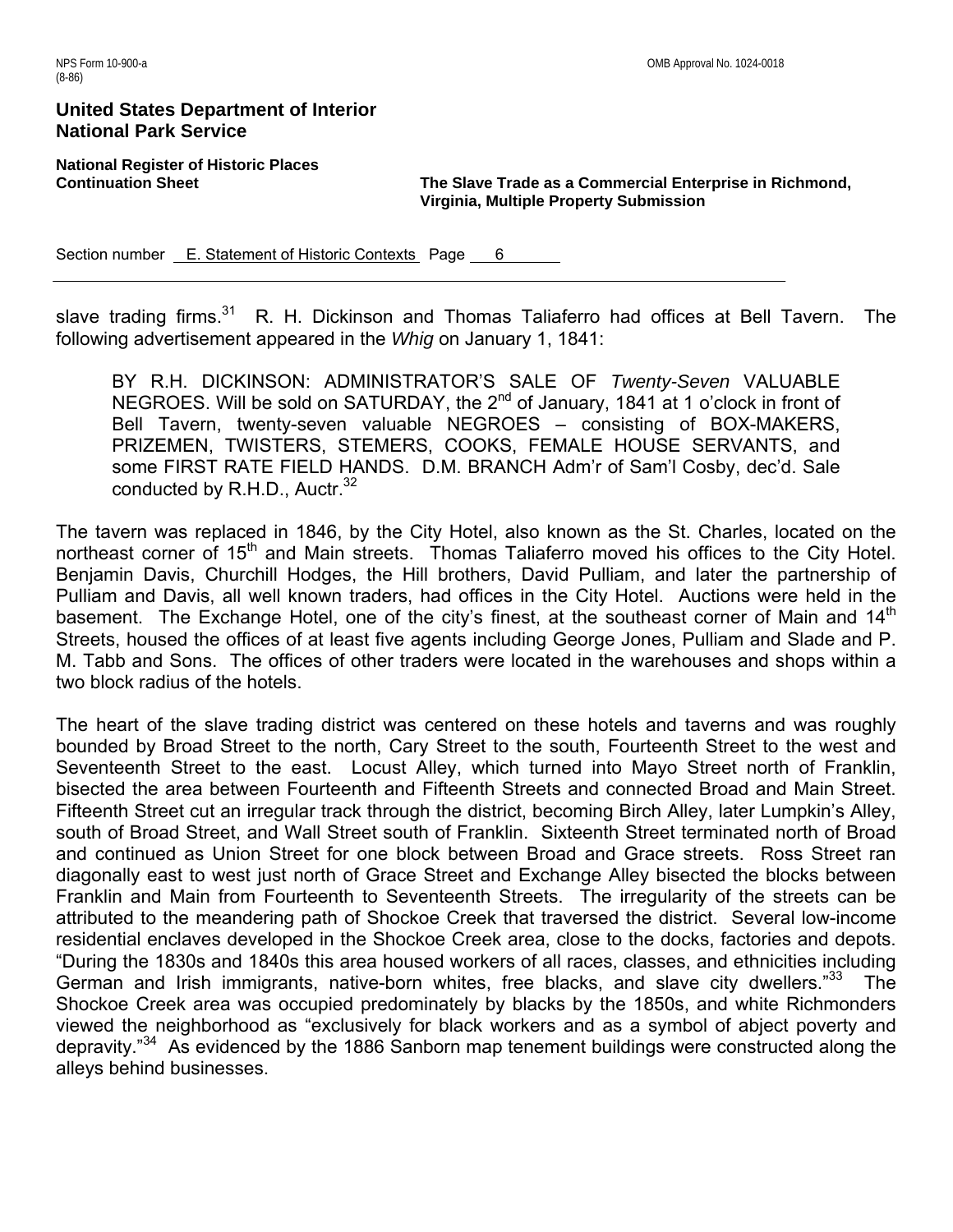**National Register of Historic Places** 

**Continuation Sheet The Slave Trade as a Commercial Enterprise in Richmond, Virginia, Multiple Property Submission** 

Section number E. Statement of Historic Contexts Page 7

Auction houses, jails and offices were scattered throughout the district. The area between 15<sup>th</sup> and New streets (Locust Alley) was the location of offices for some of the most prominent slave dealers in the city. The firm of Pulliam & Davis was located on the west side of Wall Street near Franklin. Both Peter Pulliam and Hector Davis are identified as having independent offices also located on this block. Silas Omohundro, one of the largest traders in the city, also had an office on Locust Alley. While the nucleus of the slave trade was located in this area, the city was rife with traders and businesses associated with the slave trade.<sup>35</sup>

There were three major slave jail operators in the city – Robert Lumpkin, Silas Omohundro and Bacon Tait. The jails served a number of purposes. The slave jails could house as many as thirty slaves or more who were awaiting auction or who were recently purchased and awaiting transportation. The jails were the sight of private sales that were more leisurely than the fast paced auctions and often provided boarding houses for traders and planters from out of state. Robert Lumpkin's Jail is perhaps the most well-known of these. The complex was located on Lumpkin's Alley, an extension of 15<sup>th</sup> Street between Franklin and Broad. Lewis A. Collier and Bacon Tait operated jails on this site before it was purchased by Lumpkin. The area was known as "the devil's half-acre," reflecting the iniquitous business conducted inside the stockade fence. Thomas Lumpkin and George Apperson operated jails on the west side of Lumpkin Alley between Broad and Franklin Streets. Silas Omohundro operated a jail on Exchange Alley between Locust Alley and Wall Street. Omohundro also had offices and a jail on the southeast corner of Broad and Seventeenth streets. Bacon Tait operated a jail at the southeast corner of Cary and 15<sup>th</sup> Streets and Hector Davis operated a jail at the corner of Locust Alley and Franklin Street. On the north side of Broad Street, near Lumpkin's jail was the "Negro" burial ground. It was here that the slaves who died in the jails from disease or were hanged for their indiscretions were buried. Freed blacks were also buried in this cemetery, now under an asphalt parking lot.

Many of the merchants involved in the slave trade had residences close to their offices or lived in the same building from which they conducted their business. Some houses were part of a larger complex, such as the one at Lumpkin's Jail that housed Robert Lumpkin and his family. Listings in the 1855 City of Richmond Directory indicate that many slave traders operated their business out of the same building that served as their primary residence. The dwellings were located on one of the many alleys and streets that formed the core of the district, or only a few blocks away. Many slave traders maintained separate residences, but these too were primarily located in the Shockoe area. Hector Davis, who had an office at St. Charles Hotel, lived in a house located at 9<sup>th</sup> and Marshall streets.<sup>36</sup> Ash Levy, a slave dealer who also operated a clothing store for outfitting slaves, lived on the east side of 18th between Grace and Broad streets.<sup>37</sup> The house is still standing at 211 North 18<sup>th</sup> Street and is the only standing house that can currently be identified with any certainty as the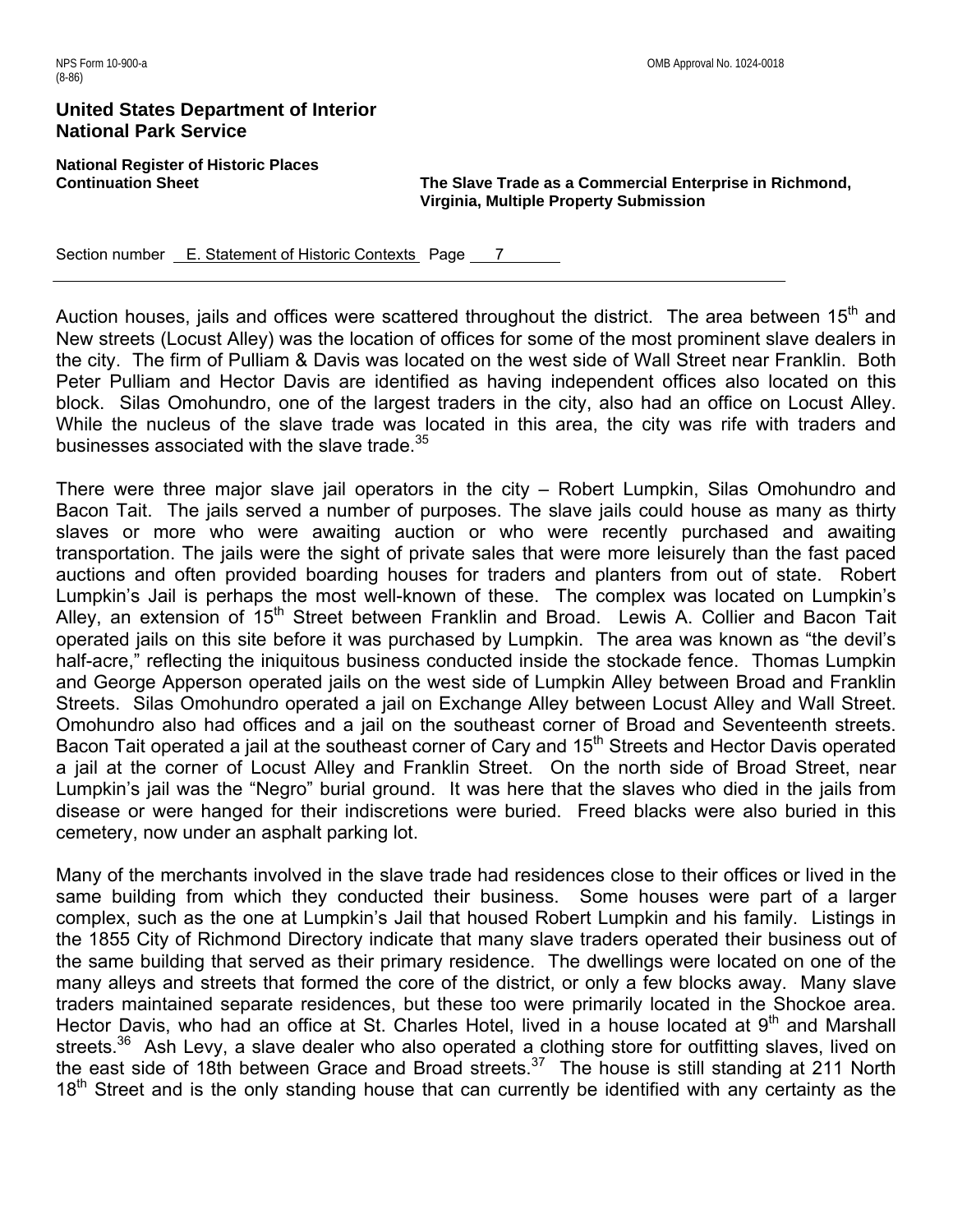**National Register of Historic Places** 

**Continuation Sheet The Slave Trade as a Commercial Enterprise in Richmond, Virginia, Multiple Property Submission** 

Section number **E. Statement of Historic Contexts** Page 8

former residence of a slave trader. The dwelling is listed as a contributing resource in the Shockoe Valley and Tobacco Row National Register Historic District.

Dramatic changes in land use patterns of both Shockoe Bottom and Shockoe Slip have resulted in the loss of many of the structures associated with the slave trade. The Evacuation Fire of 1865 did much to destroy the southwest corner of the trading district. At 3:00 am on April 2, 1865, fire was set to the Shockoe Warehouses to prevent the Union troops, which were preparing to enter the city, from seizing valuable supplies. The fire quickly spread from the warehouses located at  $12<sup>th</sup>$  and Cary streets and soon engulfed much of the river front. By the time the fire was brought under control at mid-day on April 3 the area from 15<sup>th</sup> Street on the east, Main Street on the north, Fifth Street on the west, and the James River on the south had been destroyed. Reconstruction of the financial district along Main Street was quick as Northern investors came to the city. The heart of the trading district was given over to "tough saloons, gambling houses and women of shady reputation…….Not one brick remains of the Old Council chamber, Harris's mansion, the Ballard and Exchange Hotels, the five churches, Odd Fellows' Hall, or the many quaint dwellings of this vanished neighborhood"<sup>38</sup> In 1860, fifty-two tobacco factories stood in the greater Shockoe area. All but three antebellum tobacco factories have been replaced with larger modern facilities south of Main Street along the James River. These buildings have been or are being renovated as apartments and condominiums. The construction of Interstate 95 resulted in a large swath of the city being leveled including the nucleus of the former slave trading district. While many of the structures had already disappeared, the construction of Interstate 95 guaranteed even more widespread destruction. The highway enters the district on the north near the intersection of Broad and 16<sup>th</sup> streets and continues south to Franklin Street, where it cuts a diagonal path to the southeast and crosses the James River. The highway passes under Broad Street and is elevated by the time it reaches Franklin Street. The northwest corner of the district was particularly hard hit by the construction of Interstate 95 – the area where Robert and Thomas Lumpkin, and George Apperson operated jails. "Here an atomic bomb could hardly have made a more complete clearance of the past."39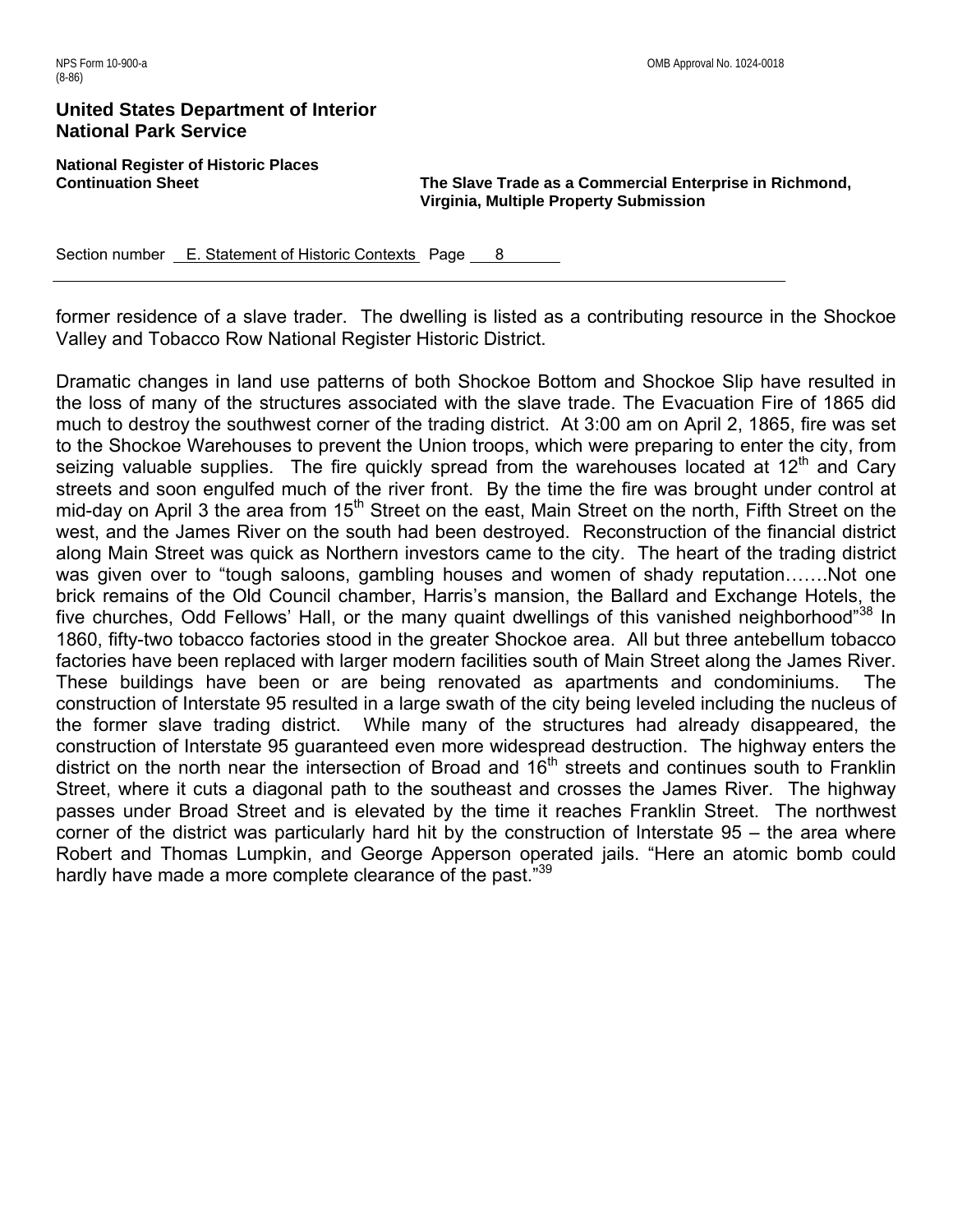**National Register of Historic Places** 

**Continuation Sheet The Slave Trade as a Commercial Enterprise in Richmond, Virginia, Multiple Property Submission** 

Section number <u>F. Associated Property Types</u> Page 9

# **Associated Property Types**

The property types associated with the slave trade in Richmond are much like the businesses themselves -- as the slave trade became more sophisticated and specialized, so did the buildings. There were auction houses, offices, and jails. In addition to the specialized buildings, many of the public buildings and hotels were utilized as residences and offices for the traders and agents, and also served as auction sites. The private dwellings of the slave dealers located within the district often doubled as offices and shops. Based on the historic context described above, the individual listing of each resource under this Multiple Property Submission could use any of the four main Criteria (A, B, C, and D) for listing in the National Register of Historic Places.

## Residences

The residences of slave traders were scattered throughout the city with most concentrated in the slave trading district. The city directories of the period not only listed business addresses but they also listed residential addresses for the traders, auctioneers, commission merchants and agents. According to the 1855 City Directory, the residence of trader Benjamin Davis was in Court End, on Marshall between  $8<sup>th</sup>$  and  $9<sup>th</sup>$  Streets. Another Court End resident was auctioneer William P. Sheppard. E. C. Moore, an auctioneer, lived in Church Hill on Grace Street between  $25<sup>th</sup>$  and  $26<sup>th</sup>$ streets. R. Cauthorn and E. N. Dabney, partners in the auction house of Cauthorn and Dabney, listed their addresses as Henrico and Albert C. Pulliam, with the auction house of Pulliam and Betts, resided in Manchester. The home of Isaac Davenport, a commission merchant, is still standing at the corner of Main and Foushee streets and is known today as the Ellen Glasgow House, a property individually listed on the National Register of Historic Places. The complex occupied by Silas Omohundro was insured by the Mutual Assurance Society in the 1850s. The insurance policy illustrates a complex consisting of four buildings northeast of Tobacco Alley, between Locust and  $15<sup>th</sup>$ streets. There was a two-story brick office and two, three-story brick lumber houses all facing Tobacco Alley. A three-story brick dwelling with a wood roof was located slightly behind this grouping of buildings. While this complex long ago disappeared, the description was representative of other similar complexes.

The surviving house of Ash Levy, a survivor in the midst of commercial development, is a testament to the location and state of other antebellum dwellings in the Shockoe Bottom area. Ash Levy was not only a slave trader, but he also operated a clothing store that specialized in apparel for slaves being sold at auctions. In 1833, the dwelling was insured for \$1,500 by the Mutual Assurance Society of Virginia and was described as a two-story brick dwelling. A Mutual Assurance Society policy dated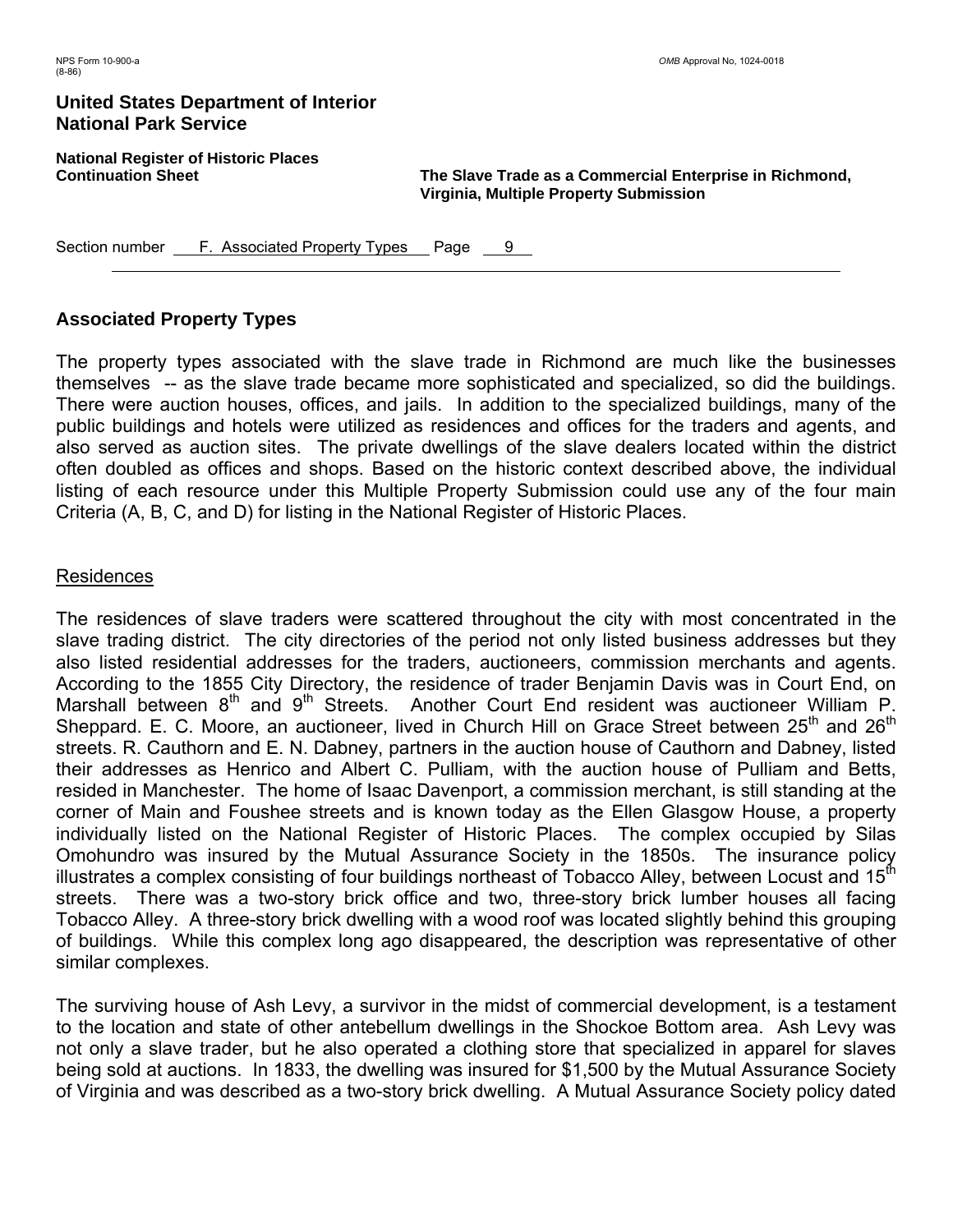**National Register of Historic Places** 

**Continuation Sheet The Slave Trade as a Commercial Enterprise in Richmond, Virginia, Multiple Property Submission** 

Section number <u>F. Associated Property Types</u> Page 10

19 May 1853 valued the house at \$4,000, the unattached kitchen at \$600 and the carriage house at \$350. The dwelling is two stories with an attic and measures 22 x 36'. This dwelling currently stands at 211 North 18<sup>th</sup> Street, as half of a double house.<sup>40</sup> This is the only known residence of a slave trader still standing within the trading district. Because of the drastic changes in land use in the Shockoe Bottom area, there are few surviving antebellum structures. Dwellings located some distance away from the former slave trading district and outside of the current boundaries of intense commercial development may still be standing.

#### Hotels and Meeting Halls

The hotels served a multitude of purposes in relation to the slave trade. They often served as the offices and residences of the traders, they housed buyers who came to Richmond wishing to make a purchase, and they were often the site of auctions. Bell Tavern was constructed on the northeast corner of Main and 15<sup>th</sup> Streets in 1802 and was "noted as the scene not only of recruiting in the War of 1812 but of countless slave-auctions."<sup>41</sup> Bell Tavern was replaced by the City Hotel, known during most of its history as the St. Charles, in 1846. The City or St. Charles Hotel was a four-story brick building with seven bays facing Main Street and extending north on 15<sup>th</sup> Street for twelve bays. There were storefronts at street level and a wrought iron balcony was positioned below the second story windows on the Main Street facade. The building was demolished in 1903.

The Exchange Hotel, a grand hotel built in 1841, stood on the south side of Franklin Street between 14<sup>th</sup> and Locust streets. The three-story brick edifice was set on a raised stone foundation. Round bays anchored the corners and the five bays of the facade were separated by full-height Ionic columns that supported a deep entablature that was pierced with attic windows. The Ballard Hotel was built in 1855 directly across the street from the Exchange. The two hotels were connected at the second story by an enclosed bridge across Franklin Street. The five-story Ballard Hotel had an ornate facade of cast iron columns and entablatures. The Exchange Hotel was demolished in 1900; the Ballard was demolished in 1920.

The Union Hotel stood on the southwest corner of 19<sup>th</sup> and Main Streets from 1817 until it was demolished in 1911. The first story of the four-story hotel was shielded by a columned arcade which supported a wrought-iron balcony. The six second-story windows were set within arched reliefs; the center arch contained double doors with side lights that opened onto the balcony. The third and fourth stories were set off by two-story, Doric pilasters that supported the cornice.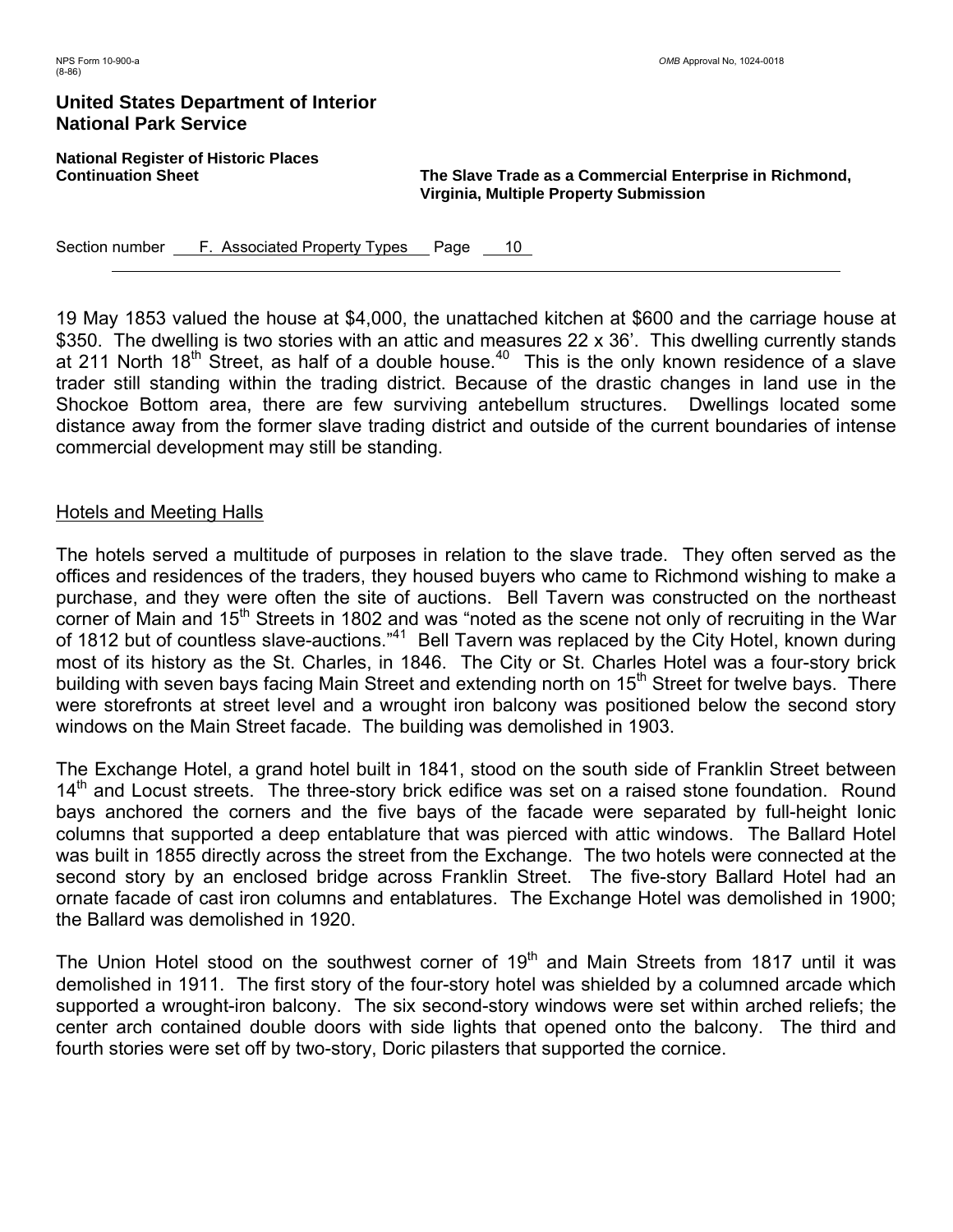**National Register of Historic Places** 

**Continuation Sheet The Slave Trade as a Commercial Enterprise in Richmond, Virginia, Multiple Property Submission** 

Section number **F. Associated Property Types** Page 11

The Metropolitan Hall was built on the northwest corner of  $14<sup>th</sup>$  and Franklin Streets in 1828 and was demolished in 1882. Built as the First Presbyterian church, it became the Metropolitan Hall in 1853 when the congregation moved further west to  $10<sup>th</sup>$  and Capitol streets.<sup>42</sup> The three story brick building had a three bay entry tower that was reached by an open porch with steps to either side. The tower was crowned with a pedimented roof and shallow cupola. The facade extended two more bays on either side of the tower and the entire building was covered by a gabled roof. The building was the "scene of lectures, theatrical entertainments and political conventions, and later as a rather questionable variety-house," and activities associated with the slave trade. $43$ 

The Odd Fellows Hall stood on the northeast corner of Franklin and Mayo streets from 1841 to 1936. In comparison to the hotels and the Metropolitan Hall, it was a simple building. The first story was set off in an ashlar-base that was pierced by windows and an entrance at the east end. The second floor was punctuated by four large windows with carved stone lintels. The third floor was five bays wide and the windows rested at the base of the plain cornice and entablature. The hotels and public buildings had all disappeared from the trading district by 1936 and their sites occupied by state office buildings and Main Street Station. The loss of these buildings has erased a major architectural resource associated with the slave trade in Richmond.

#### Jails

Jails represent one of the more specialized buildings associated with the slave trade in Richmond. Some of the auction houses, as will be discussed later, had holding areas where a small number of slaves were housed prior to sale, but the jails were generally a specialized complex of buildings. There were three major jail operators in Richmond – Robert Lumpkin, Silas Omohundro, and Bacon Tait. A general description of the jails can be developed from various accounts.

> Men and women lived separately in communal rooms. Males have a large room downs stairs with a number of windows strongly barred and a strongly barred door …(the slaves sleep) on the floor without any beds that I saw but old clothing, blankets &c. and the females a like room over it. A high fence surrounded a courtyard outside of the dormitory building. 44

In addition to the larger dormitories the jails often had smaller buildings to house special slaves, such as the "fancy" girls or the "No. 1 stock."<sup>45</sup> "Physique, mental ability, special skills or training, and temperament all played a role in determining price."<sup>46</sup> "Fancy girls" was a term that referred to girls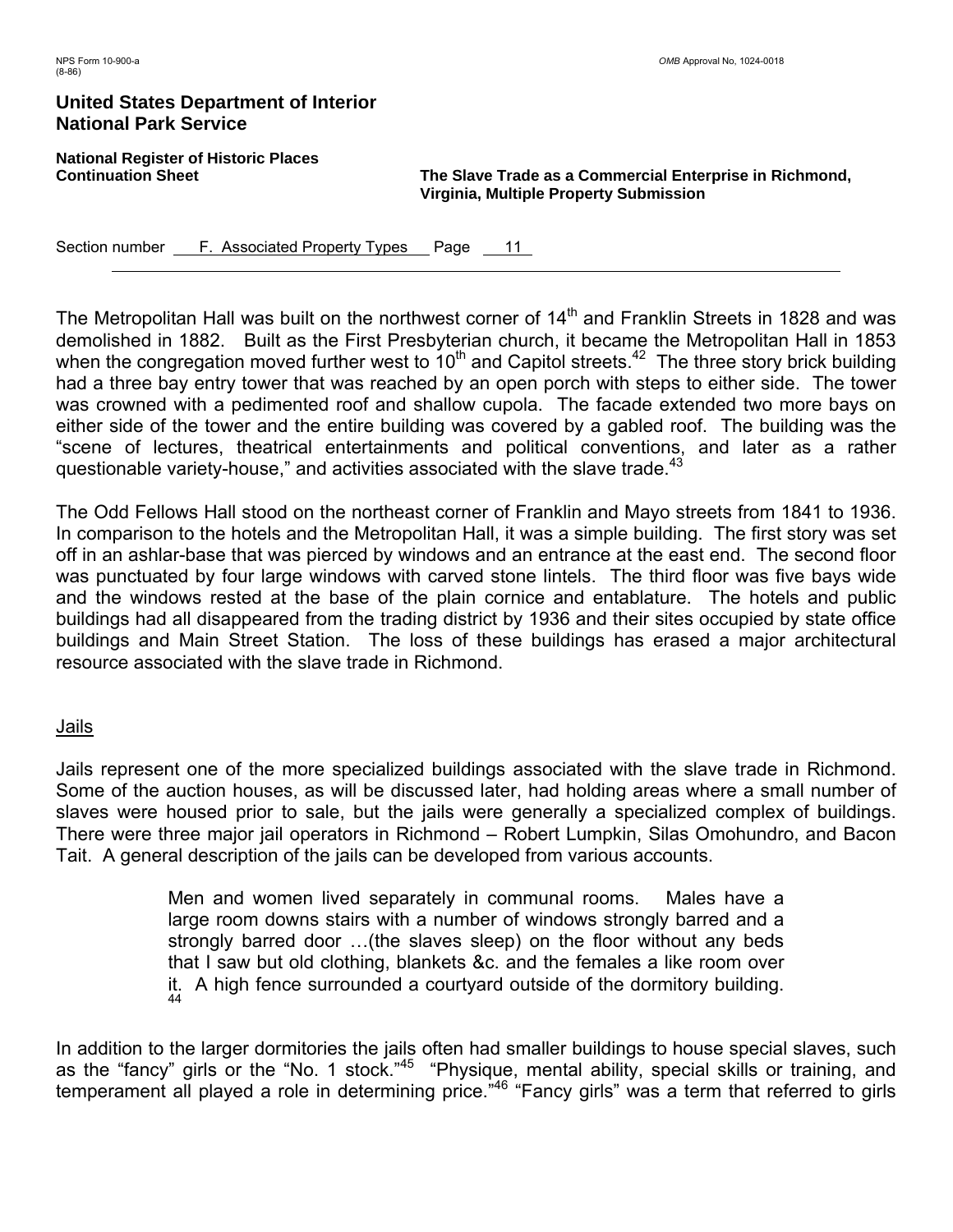**National Register of Historic Places** 

**Continuation Sheet The Slave Trade as a Commercial Enterprise in Richmond, Virginia, Multiple Property Submission** 

Section number <u>F. Associated Property Types</u> Page 12

between the ages of 12 and 20 who were especially pretty and of fair complexion. They brought high dollars at auctions and were sought after as domestics, concubines and prostitutes.<sup>47</sup> "No. 1 stock" referred to males and females between the ages of 19 and 25 who were seen as prime field hands or possessed a particular skill; they too brought premium prices at auction.<sup>48</sup> The jail operators also ran boarding houses for the traders and buyers and had their own dwellings within the compound.

On November 27, 1844, Robert Lumpkin purchased lots 62, 63 and 64 located on the east side of Wall Street, later known as Lumpkin's alley.<sup>49</sup> Lumpkin's complex consisted of four brick buildings. "One was used by the proprietor as his residence and his office. Another was used as a boardinghouse for the accommodation of those who came to sell their slaves or to buy. A third served as a bar-room and a kitchen. The 'old jail' stood in a field a few rods from the other buildings. It was fortyone feet long and two stories in height, with a piazza to both stories on the north side of the building. Here men and women were lodged for safe-keeping, until they were disposed of at private or public sale."  $50$  Robert Lumpkin was not the first slave dealer to own the property. Bacon Tait bought the same lots in 1830 and by 1833 had improved the value of the property from \$400 to \$1500. The twostory brick dwelling that was insured in 1833 for \$1500 with the Mutual Assurance Society of Virginia was the same one that was later occupied by Robert Lumpkin and his family. The property was owned from 1833 to 1844 by Lewis Collier, another Richmond slave dealer. By 1840, the buildings on the property were insured for \$6,000. The property was subsequently used as the Colver Institute, a school for freed slaves.<sup>51</sup> The buildings were demolished by 1876. The Richmond Iron Works were constructed on the property ca. 1894, which were replaced by the Seaboard Air Line Railroad freight depot in 1909. In the mid-twentieth century, the northern sections of the depot were demolished and the western portion of the lots buried beneath Interstate 95. The remainder of the site of Lumpkin's jail has been paved over for a parking lot, identified in city records as 1500 East Franklin Street.

A recently completed Phase I archaeological investigation revealed that the property holds a potentially rich cache of information about the slave trade and life in nineteenth century Richmond. During the excavation, no definitive evidence of the jail complex was uncovered, but material associated with it, and other features of the jail were identified. Ceramics and glass were found in high concentrations and their type coincided with the kind that would have been used during the time of Lumpkin's ownership, as well as previous owners Lewis Collier and Bacon Tait. Architectural materials such as brick, window glass and slate shingles were found as well. A surface paved with river cobblestones was discovered during the excavation and may have been part of the central courtyard. Contemporary accounts of the complex identify a central courtyard area that would have probably been paved with stones. A portion of a brick foundation wall and a vertical wood post were also discovered during the excavation. This site has been recommended for inclusion in the National Register of Historic Places under Criteria A, B and D.<sup>52</sup>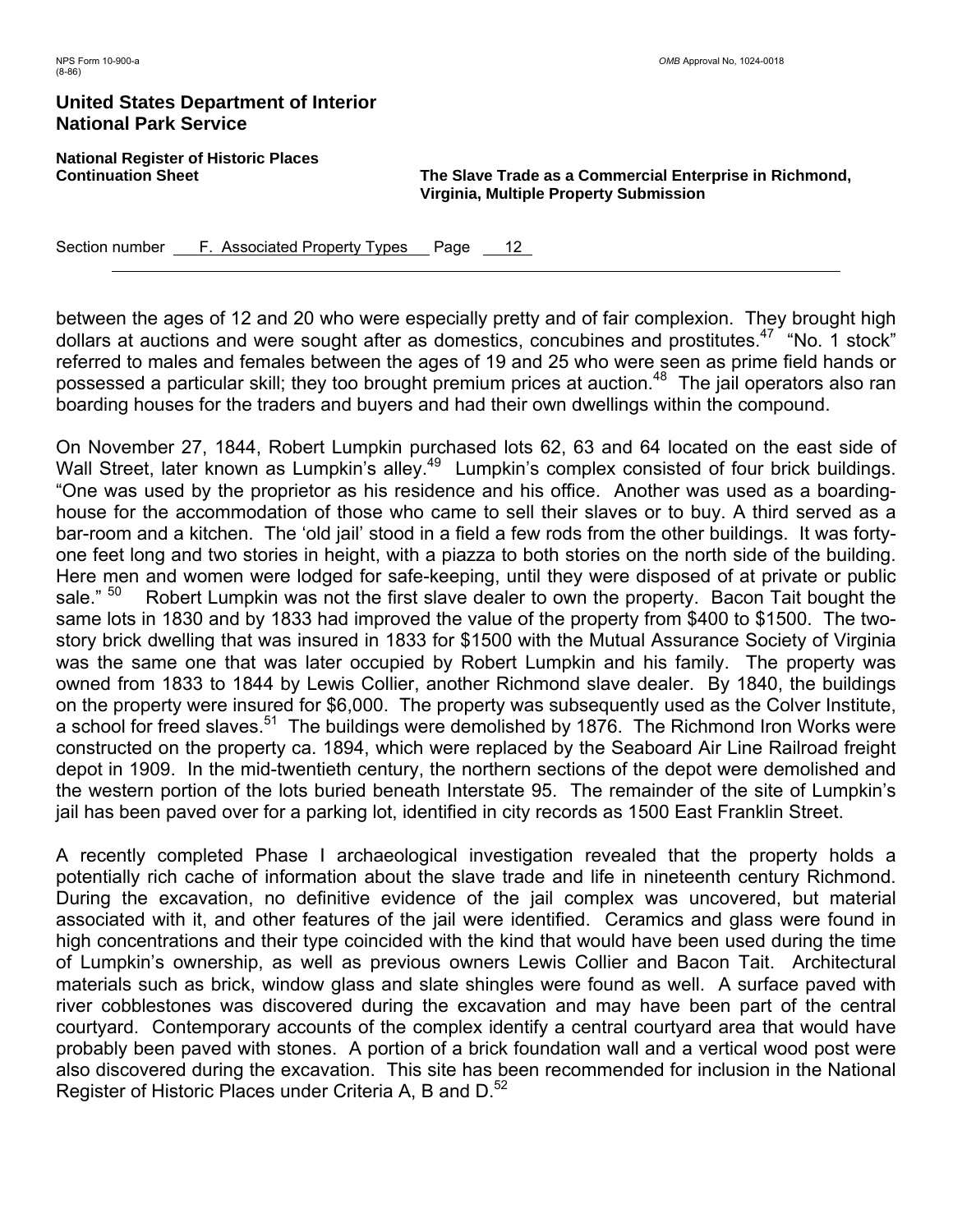**National Register of Historic Places** 

**Continuation Sheet The Slave Trade as a Commercial Enterprise in Richmond, Virginia, Multiple Property Submission** 

Section number <u>F. Associated Property Types</u> Page 13

# Auction Houses

While many auctions were held at hotels, as the slave trading business expanded, privately owned auction houses began to multiply. These buildings varied in appearance but had in common a large room for the auctions and facilities in which to house and inspect slaves both prior to and after sale. Hector Davis' "slave market"<sup>53</sup> was located on the north side of Franklin Street, with part of the building on 15<sup>th</sup> Street. A description written in 1937 as part of the Works Progress Administration Historical Inventory project describes the building as it stood at that time. The three-story building was constructed of stone, brick and wood. The front of the structure was wood. The author describes the dimensions of the building as "probably 100 feet in length by 50 feet wide, or more."<sup>54</sup> The building sat against a hill on the west and there was evidence of a spring that had once flowed from the hill.

The ground floor has heavy restraining (retaining) walls against the sheer hillside on the west side of the building. The north wall is of huge stone blocks, and at the eastern end of the north wall is an archway built of stone, and now bricked in with bricks that are thickly covered with old moss. This archway gave upon a rear alley of only a few feet, due to the hillside that must have been cut away for the north wall. A stream of water flowed from a spring in the hillside, and evidence of this is still visible. There is just enough room for a wagon to have driven in from Wall Street (now  $15<sup>th</sup>$ ) and entered the "compound". The auction bell tower is still discernible, although it has been cut down and the bell long removed…In the center of the Court stands a rickety shed-like structure, topped in the center with a large tower, and a smaller one to the north; this shed was used for sales of both humans and live stock.<sup>55</sup>

The 1859 City Directory contains the following advertisement:

Hector Davis, Auctioneer & Commission Merchant, For sale of Negroes, Franklin Street, Richmond, VA. Sells negroes both publicly and privately and pledges his best efforts to obtain highest market prices. He has a safe and commodious jail where he will board all negroes intended for his sale at 30 cents per day.<sup>56</sup>

Further investigation is needed to determine if the landlocked building on Lombardy Alley between  $14<sup>th</sup>$  and  $15<sup>th</sup>$  Streets has potential significance. This three-story brick building has antebellum period shutters and exhibits a physical resemblance to other documented structures that were used as auction houses and holding jails.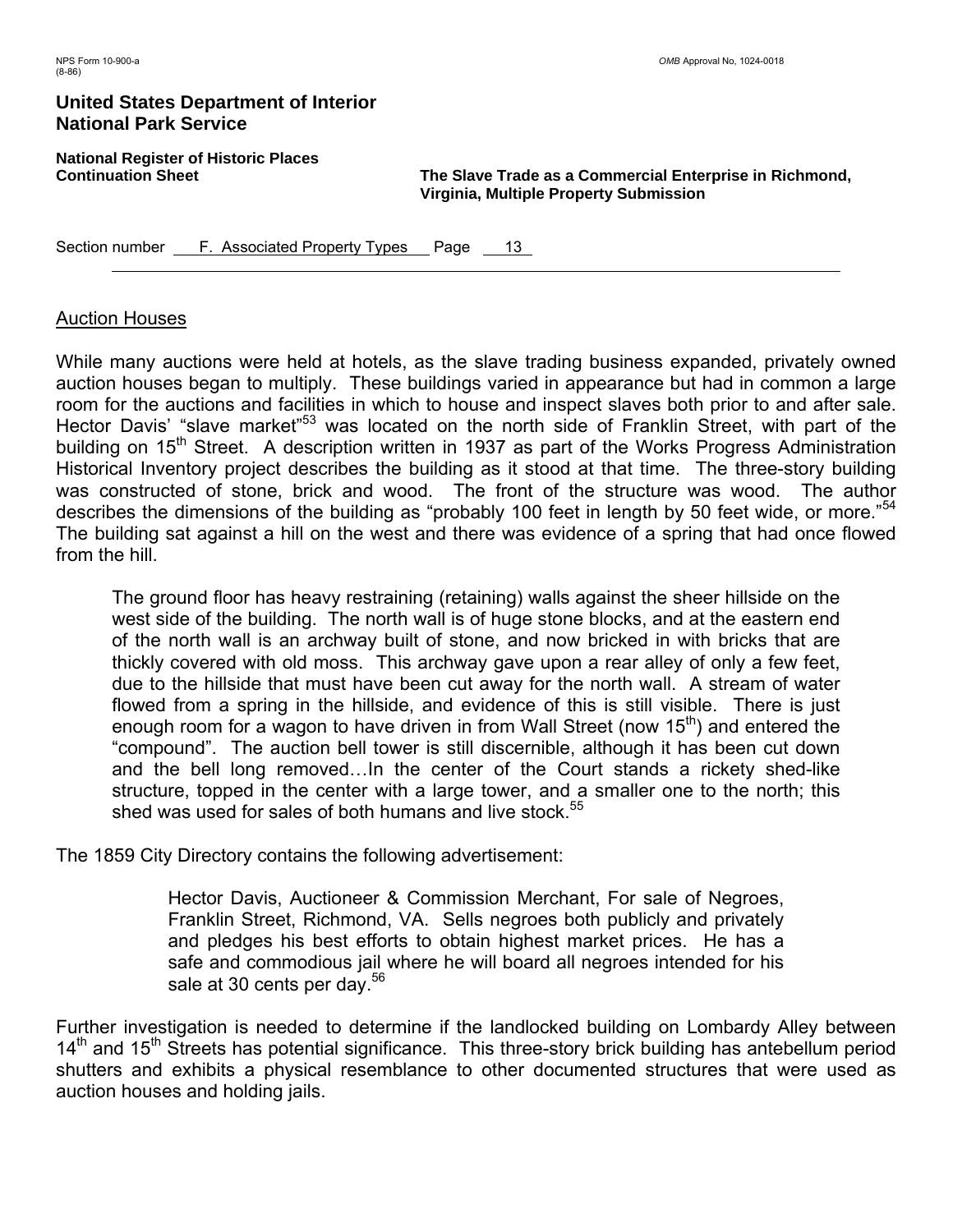**National Register of Historic Places** 

**Continuation Sheet The Slave Trade as a Commercial Enterprise in Richmond, Virginia, Multiple Property Submission** 

Section number **F. Associated Property Types** Page 14

## **Offices**

The buildings used as offices for slave traders and associated businesses would have been of typical commercial construction during the antebellum period. There is no evidence that these buildings had any distinct architectural character. The 1855 Richmond Directory suggests that two small buildings on the east side of 15<sup>th</sup> Street between Main and Cary streets may have been offices for commission merchants, Dabney and Cauthorn, and George J. Sumner. George Sumner was also listed as an auctioneer. Franklin Stearns purchased 13 and 15 South 15<sup>th</sup> Street in 1858 and 1862 from Edwin Wortham, a partner in the firm of Wortham and McGruder. Wortham and McGruder operated a large warehouse on the northeast corner of Cary and 15<sup>th</sup> streets, 27 South 15<sup>th</sup> Street. They were listed in the 1855 City Directory as wholesalers, commission merchants, and general collecting agents, all euphemisms for companies engaged in the hiring and selling of slaves.<sup>57</sup>

# **Property Type Significance**

The residences, hotels and meeting halls, jails, auction houses, and offices are all resources associated with the sophisticated network of traders and dealers that developed by the 1850s. The wide variety of building types are representative of the enormous diversity of the slave trade. The hotels and meeting houses that were the sites of early slave auctions and housed offices for many traders were among the largest and earliest buildings associated with the slave trade. The smaller offices and residences were more numerous, but were not the centralized hubs of activity that the auction houses, slave jails and hotels were. All of the buildings and resources discussed are illustrative of the massive influence of the slave trade in Richmond. Because of the tremendous loss of architectural fabric in the trading district, any properties in the Richmond area that are positively identified as having an association with the slave trade as a commercial enterprise are significant as rare surviving examples of buildings associated with this exceptionally important historic context.

# **Property Type Registration Requirements**

The architectural qualities of the buildings associated with the slave trade in Richmond may be varied, but will have a demonstrated association with persons and events closely associated with the business during the antebellum period. These buildings will meet registration requirements due to their contextual association with the slave trade as commercial enterprise. The buildings will be of appropriate architectural style for buildings constructed during the antebellum period in Richmond. To qualify for registration, the buildings should retain some measure of architectural integrity and be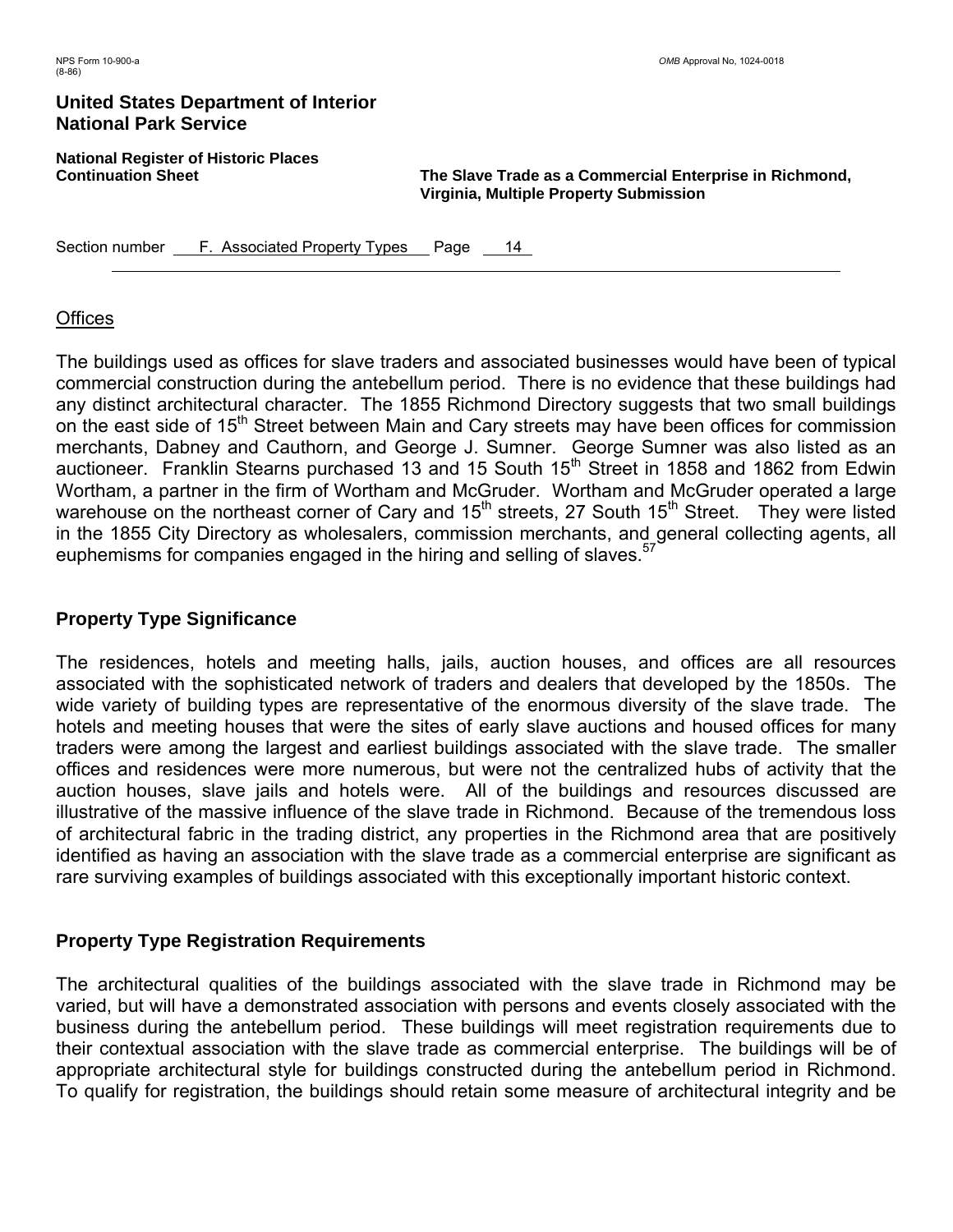**National Register of Historic Places** 

**Continuation Sheet The Slave Trade as a Commercial Enterprise in Richmond, Virginia, Multiple Property Submission** 

Section number <u>F. Associated Property Types</u> Page 15

evocative of the period of significance. *National Register Bulletin 15* defines seven aspects of integrity which is defined as a property's ability to convey its significance. These seven aspects are location, design, setting, materials, workmanship, feeling and association. As has been discussed, the setting for these buildings has been heavily compromised over the decades by demolition and the construction of modern buildings and Interstate 95. Because of the changing land use patterns present in the city, some alterations may have occurred to the property, but the aspects of design, materials, workmanship, and feeling should still convey a sense of antebellum architecture. The original use and function of the property may no longer be evident, but historical evidence should be present to clearly identify the building as a being associated with the slave trade, such as deed information or business and personal records, as well as anecdotal evidence.

The majority of the buildings associated with Richmond's slave trade have disappeared, though the potential for associated archaeological sites may be substantial. A recently completed *Preliminary Archaeological Investigation of the Lumpkin's Jail Site*, funded by the Virginia Department of Historic Resources, the City of Richmond's Slave Trail Commission, and the Alliance to Conserve Old Richmond Neighborhoods, has revealed compelling evidence that the site may yield information despite subsequent development. The site possesses a high degree of archaeological integrity, with intact cultural deposits and features, as well a substantial assemblage of artifacts contemporary with the Lumpkin occupation, including well-preserved organic materials such as wood and leather. As such, this resource offers strong potential for more intensive archaeological research, and thus should be considered eligible for inclusion in the National Register of Historic Places under Criterion D, as well as Criteria A and B.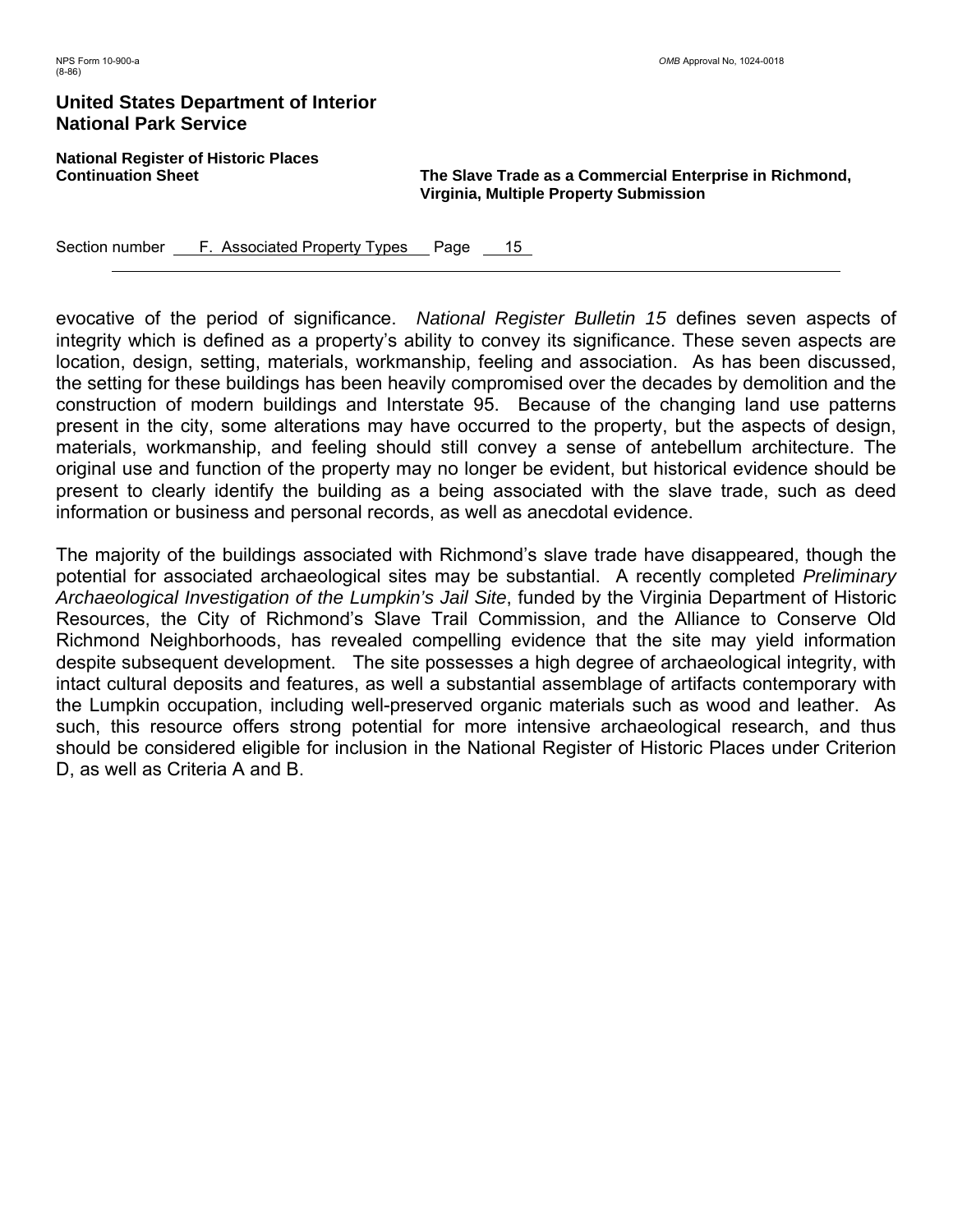**National Register of Historic Places** 

**The Slave Trade as a Commercial Enterprise in Richmond, Virginia, Multiple Property Submission** 

Section number E and F. Endnotes Page 16

# **ENDNOTES**

- <sup>1</sup> <sup>1</sup> Ernest B. Furgurson. Ashes of Glory: Richmond at War (New York: Alfred A. Knopf, 1996), p. 20.
	- <sup>2</sup> Winthrop D. Jordan. The White Man's Burden (London: Oxford University Press, 1977), p. 26.
	- $3$  Jordan, p. 39.
	- <sup>4</sup> Ibid.
	- <sup>5</sup> Jordan, p. 40, 58. Frederick Bancroft. Slave-trading in the Old South (Baltimore: J. H. Furst Company, 1931), p. 2,
- 6.
- $<sup>6</sup>$  Bancroft, p. 3.</sup>
- <sup>7</sup> Benjamin B. Weisiger, III. <u>Old Manchester & Its Environs, 1760-</u>1910 (Richmond: William Byrd Press, 1993), p. 3.<br><sup>8</sup> Joseph Clarke Bebert, The Tebesce Kingdom: Plentation, Market and Eestervin Virginia and Nerth Carol
- 8 Joseph Clarke Robert. The Tobacco Kingdom: Plantation, Market and Factory in Virginia and North Carolina, 1800-1860 (Gloucester: P. Smith, 1938), p. 58.
	- 9
	- $^{9}$  Bancroft, p. 6.<br><sup>10</sup> Bancroft, p. 7.
	-
	- <sup>11</sup> Bancroft, p.5.  $12$  Bancroft, p.5. 10 Bancroft, p.5. 12 United States Constitution, Article 1, Section 9
- <sup>13</sup> Robert Harold Gudmestad, "The Richmond Slave Market 1840-1860," Thesis. University of Richmond, 1993, p. 4<br><sup>14</sup> Michael Tadman, <u>Speculators and Slaves: Masters, Traders, and Slaves in the Old South</u> (Madison: The<br>Un

- 
- 
- 
- 
- 

<sup>15</sup> Gudmestad, p. 6.<br><sup>16</sup> Bancroft, p. 95-96.<br><sup>17</sup> Gudmestad, p. 33.<br><sup>18</sup> Bancroft, p. 380.<br><sup>19</sup> Bancroft, p. 89.<br><sup>20</sup> Midori Takagi, Rearing Wolves to Our Own Destruction: Slavery in Richmond, VA, 1782 – 1865 (Charlottes University of Virginia Press, 1999) p. 37-38.<br>
<sup>21</sup> Takagi, p. 17.<br>
<sup>22</sup> Bancroft, p. 96-99.<br>
<sup>23</sup> Gudmestad, p. 107<br>
<sup>24</sup> Ibid.<br>
<sup>25</sup> Gudmestad, p. 107

- 
- 
- 
- 
- 
- 
- 

<sup>26</sup> Gudmestad, p. 14-15<br><sup>27</sup> Bancroft, p. 96.<br><sup>28</sup> Bancroft, p. 99 and Chapter XVII. The majority of the traders were referred to with a far more offensive and pejorative term that reflected the status of the trader as the lowest echelon in a business that was viewed as necessary but distasteful.

<sup>29</sup> Herman Freudenberger and Jonathan B. Pritchett, "The Domestic United States Slave Trade: New Evidence," Journal of Interdisciplinary History, XXI:3 (Winter, 1997), p. 474<br><sup>30</sup> Bancroft, p. 105-106. 31<br><sup>31</sup> Virginius Dabney, Richmond: The Story of a City, (Charlottesville: University Press of Virginia, 1990) p.111. Mary

Wingfield Scott, <u>Old Richmond Neighborhoods</u>, (Richmond: William Byrd Press, 1950) p. 131.<br><sup>32</sup> Gudmestad, p. 40-41.<br><sup>33</sup> Takagi, p. 97.<br><sup>34</sup> Ibid.